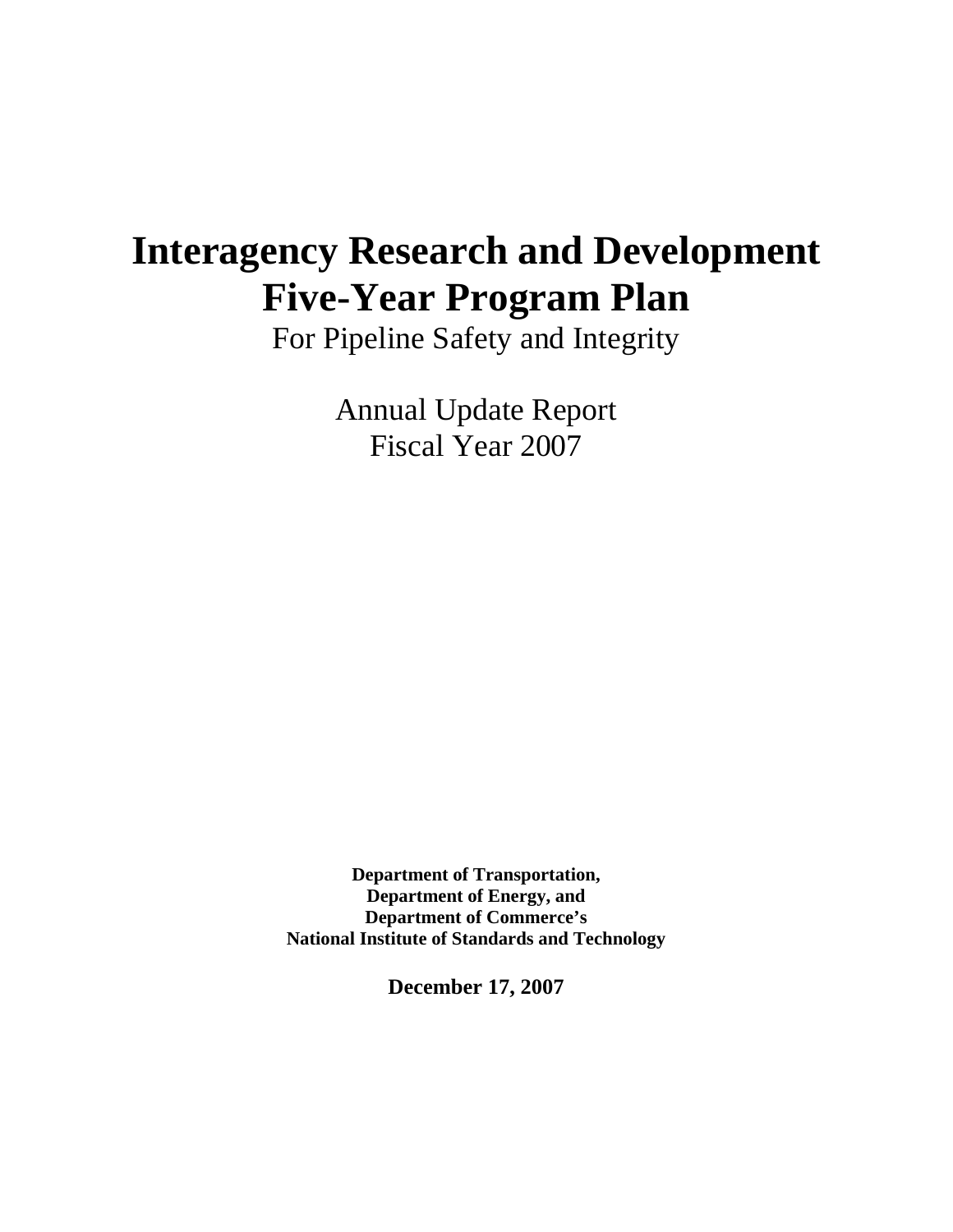## **Table of Contents**

|                          | List of Tables and Figures                            | 1              |
|--------------------------|-------------------------------------------------------|----------------|
| List of Acronyms         |                                                       | $\overline{2}$ |
| <b>Executive Summary</b> |                                                       | 3              |
| Section 1                | Goal of the Interagency R&D Program                   | 7              |
| Section 2                | Objectives of the Interagency R&D Program             | 7              |
| Section 3                | <b>Management Plan</b>                                | 8              |
| Section 4                | <b>Other Collaborative Initiatives</b>                | 16             |
| Section 5                | Interagency Communication of R&D Results              | 20             |
| Section 6                | Alternative Fuels and Security Research & Development | 20             |
| Section 7                | <b>Collaborative Research</b>                         | 21             |
| Appendix                 |                                                       | 23             |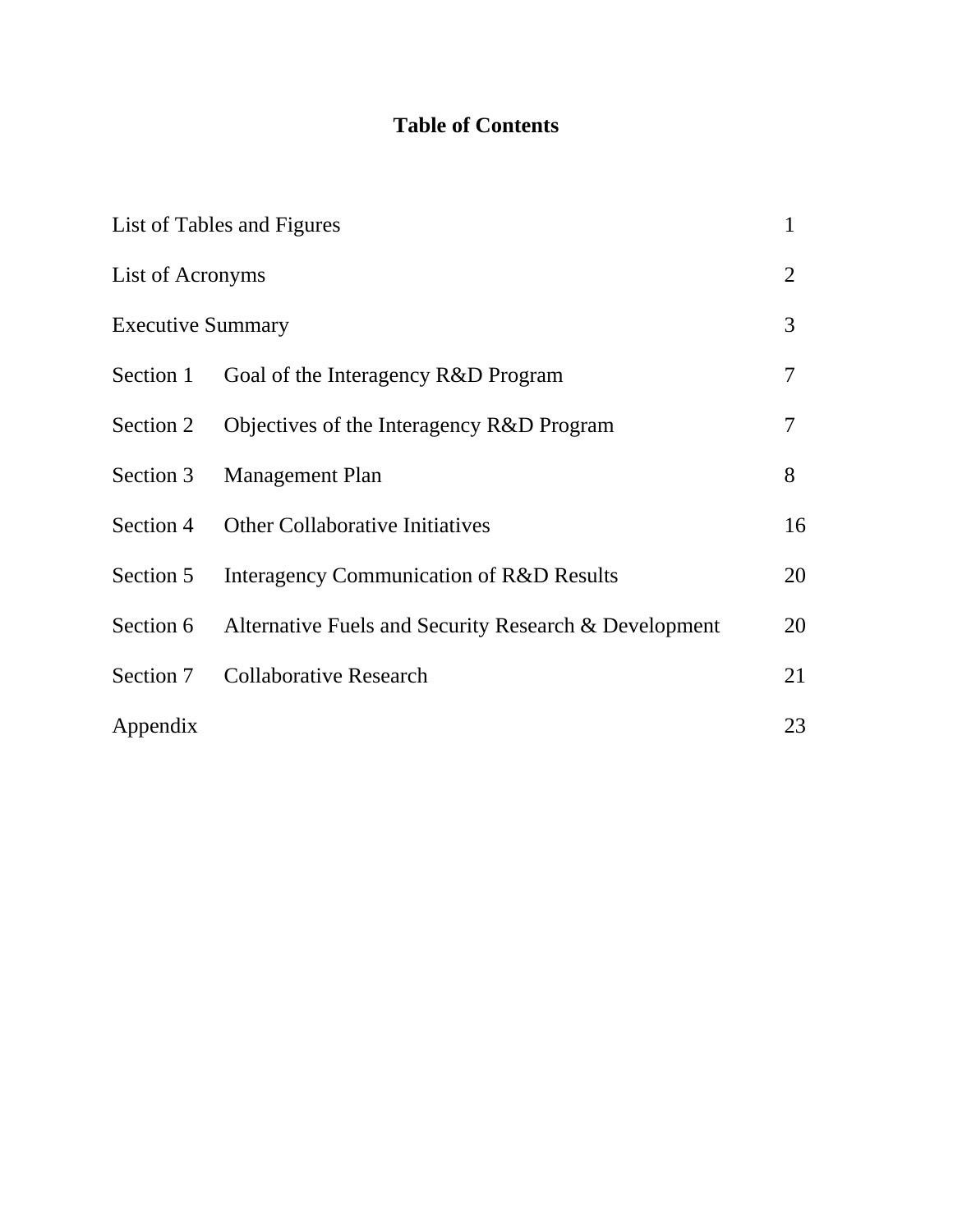# **List of Tables and Figures**

| Table 1.    | Summary of PSIA-2002 R&D Program Elements                                                                                                       | 8  |
|-------------|-------------------------------------------------------------------------------------------------------------------------------------------------|----|
| Table 2.    | Hierarchy of R&D Program Measures and Processes<br>Features Flowing from the PHMSA Pipeline Safety R&D<br>Program Mission and R&D Program Goals | 19 |
| Table A.1.  | Matrix of New Project Awards for FY 2007                                                                                                        | 24 |
| Table A.2.  | List of FY 2007 Collaborative Activities and Milestones<br>for the Participating Agencies                                                       | 25 |
| Figure A.1. | <b>Systematic Evaluation Process</b>                                                                                                            | 26 |
| Table A.3.  | List of FY 2008 Collaborative Activities and Milestones<br>for the Participating Agencies                                                       | 27 |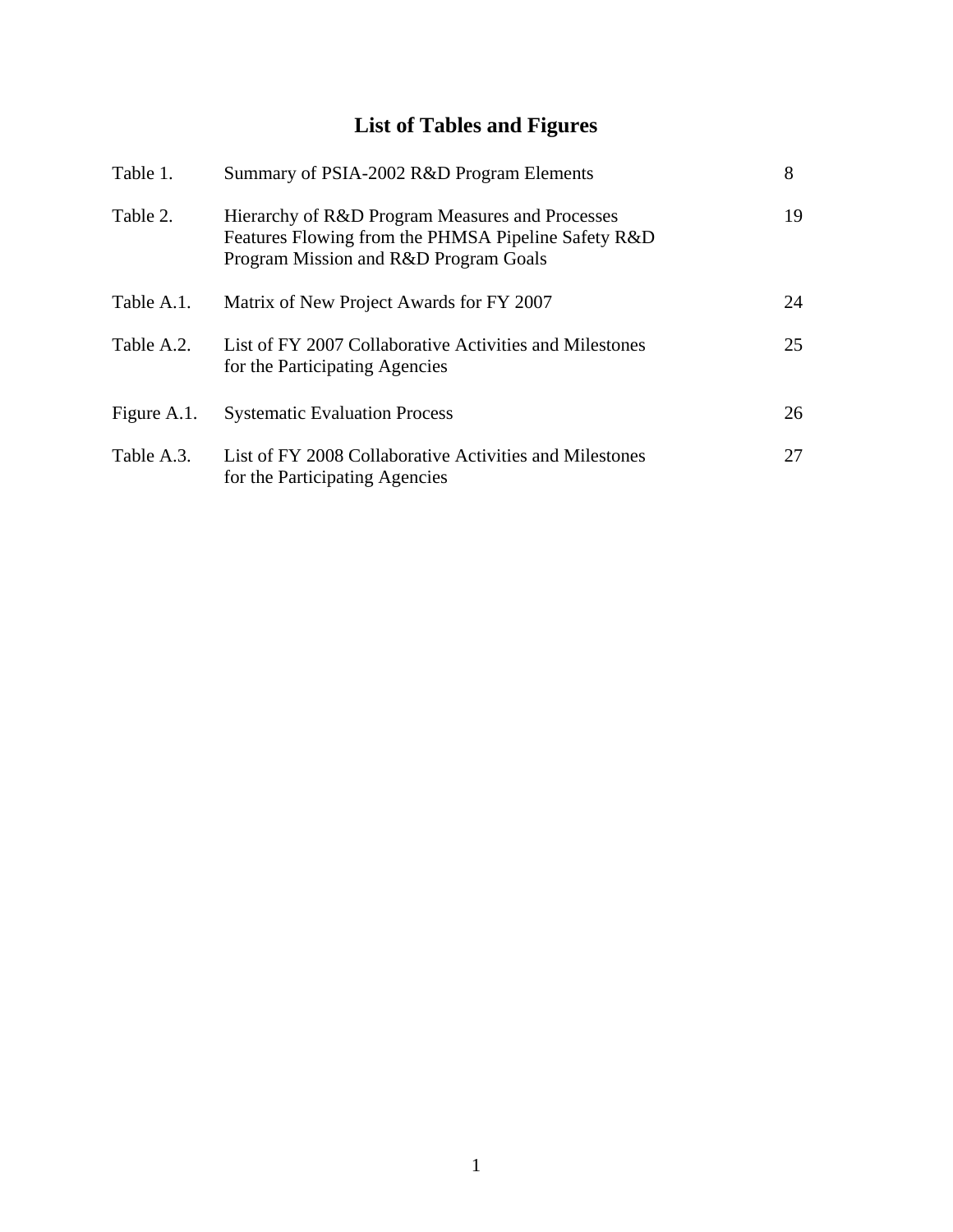# **List of Acronyms**

| <b>BAA</b>       | <b>Broad Agency Announcements</b>                               |
|------------------|-----------------------------------------------------------------|
| <b>COR</b>       | <b>Contracting Officer's Representative</b>                     |
| <b>COTR</b>      | <b>Contracting Officer's Technical Representative</b>           |
| <b>DHS</b>       | Department of Homeland Security                                 |
| <b>DOC</b>       | Department of Commerce                                          |
| <b>DOE</b>       | Department of Energy                                            |
| <b>DOI</b>       | Department of the Interior                                      |
| <b>DOT</b>       | Department of Transportation                                    |
| <b>EPA</b>       | <b>Environmental Protection Agency</b>                          |
| <b>FY</b>        | <b>Fiscal Year</b>                                              |
| <b>GAO</b>       | Government Accountability Office                                |
| <b>LNG</b>       | Liquefied natural gas                                           |
| <b>MIS</b>       | <b>Management Information System</b>                            |
| <b>MMS</b>       | <b>Minerals Management Service</b>                              |
| <b>NETL</b>      | <b>National Energy Technology Laboratory</b>                    |
| <b>NIST</b>      | National Institute of Standards and Technology                  |
| <b>NPC</b>       | <b>National Petroleum Council</b>                               |
| <b>NTSB</b>      | <b>National Transportation Safety Board</b>                     |
| <b>OMB</b>       | Office of Management and Budget                                 |
| <b>OPS</b>       | <b>Office of Pipeline Safety</b>                                |
| <b>OTRC</b>      | <b>Offshore Technology Research Center</b>                      |
| <b>PART</b>      | Performance Assessment Rating Tool                              |
| <b>PHMSA</b>     | Pipeline and Hazardous Materials Safety Administration          |
| <b>PSDOCC</b>    | Pipeline Standards-Developing Organization Coordination Council |
| <b>PSIA-2002</b> | Pipeline Safety Improvement Act of 2002                         |
| R&D              | <b>Research and Development</b>                                 |
| <b>RITA</b>      | Research and Innovative Technology Administration               |
| <b>SBIR</b>      | <b>Small Business and Innovative Research</b>                   |
| <b>SDO</b>       | <b>Standards Developing Organizations</b>                       |
| <b>TSA</b>       | <b>Transportation Security Administration</b>                   |
| <b>USDA</b>      | <b>US Department of Agriculture</b>                             |
| <b>WREN</b>      | <b>Washington Research Evaluation Network</b>                   |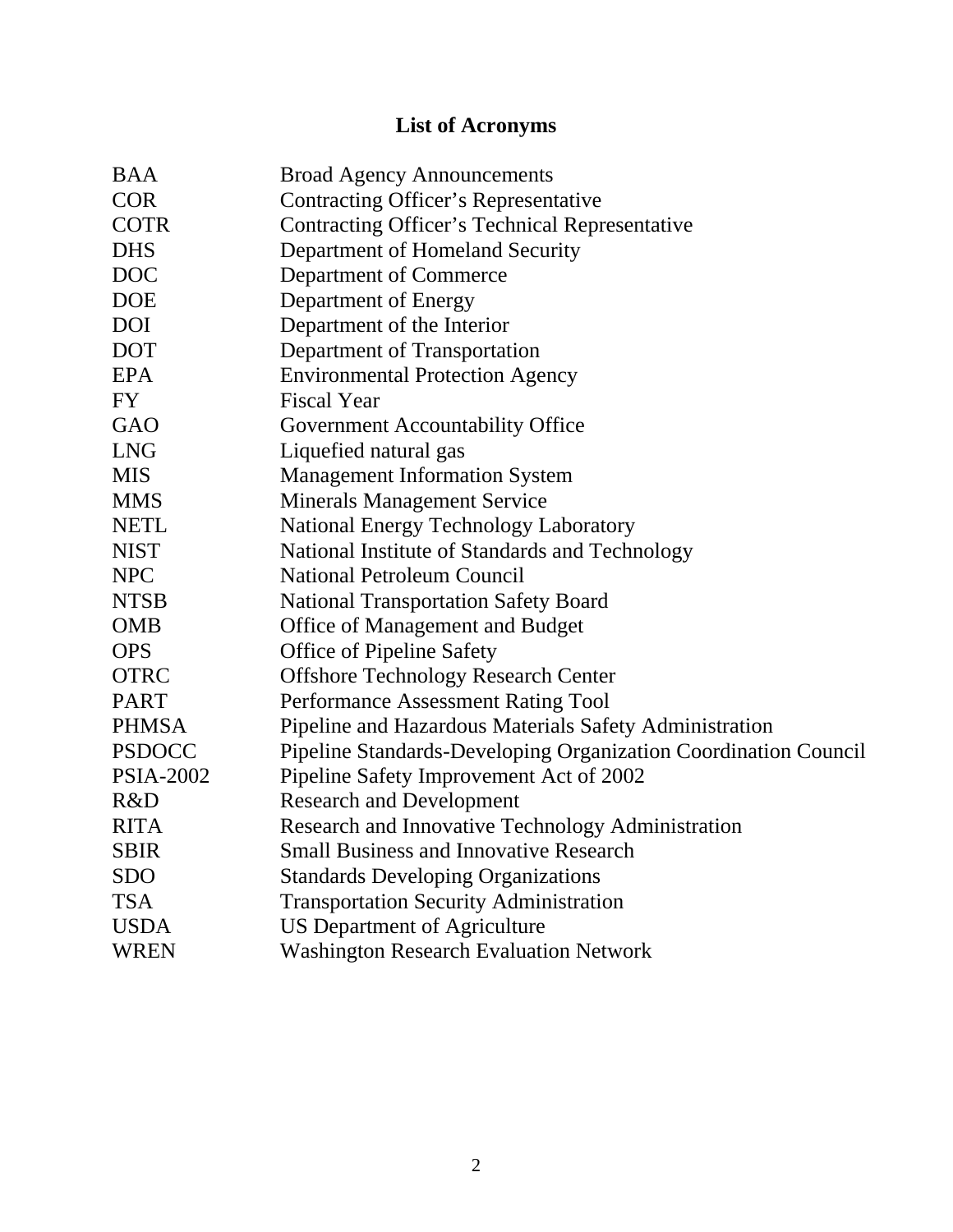### **Interagency Research and Development Five-Year Program Plan For Pipeline Safety and Integrity Annual Update Report – Fiscal Year 2007**

As required by law, the U.S. Department of Transportation, after coordination with the U.S. Department of Energy and the National Institute of Standards and Technology, submits this annual update report of the five-year pipeline safety research and development program plan.

This annual update report to the Congress describes the progress made during Fiscal Year 2007 toward implementing joint activities identified in the initial program plan.

#### **Executive Summary**

The Pipeline Safety Improvement Act of 2002 (PSIA-2002) mandates that the U.S. Department of Transportation (DOT), the U.S. Department of Energy (DOE) and the National Institute of Standards and Technology (NIST) in the U.S. Department of Commerce (DOC) "shall carry out a program of research, development, demonstration and standardization to ensure the integrity of pipeline facilities." A fundamental component of this program was the five-year program plan to guide and integrate research and development (R&D) activities of these agencies. While not formally required to participate, the U.S. Department of the Interior's (DOI) Minerals Management Service (MMS) contributed to the development of the initial plan and has been part of the interagency group since its inception. These agencies are identified as the participating agencies.

This annual update report to the Congress describes the results of collaboration among the participating agencies during Fiscal Year (FY) 2007. The report updates the progress resulting from working together to achieve shared objectives. As a result of better collaboration, the agencies are jointly clarifying R&D focus areas as well as identifying alternative technology development opportunities, preventing inadvertent duplication of effort, and improving communications among the participating agencies. The collaboration described in this update report has led to better integration of reported agency activities, including determining stakeholder perspective on critical issues and identifying promising technologies and areas deserving the highest priority for R&D funding. Agreement on these areas of collaboration is improving the effectiveness of our collective investment in R&D. A summary of FY 2007 collaboration is provided below. Further details illustrating collaborative success are found in the body of the report.

Appropriation changes for the DOE Infrastructure Reliability Program led to the closure of this program and transfer of responsibility for future collaboration research from DOE to the other participating agencies. Since FY 2006, the DOE program made no new research awards and formally closed many active projects. Except for quarterly interagency coordination meetings, DOE participation in all pipeline research activities was terminated.

In FY 2007, DOE, DOC and DOT increased their focus on alternative fuels. Each has played a different role and focused on a different part of the production and transportation of biofuels, including: transport of feedstocks to bio-refineries, the production process of biofuels and the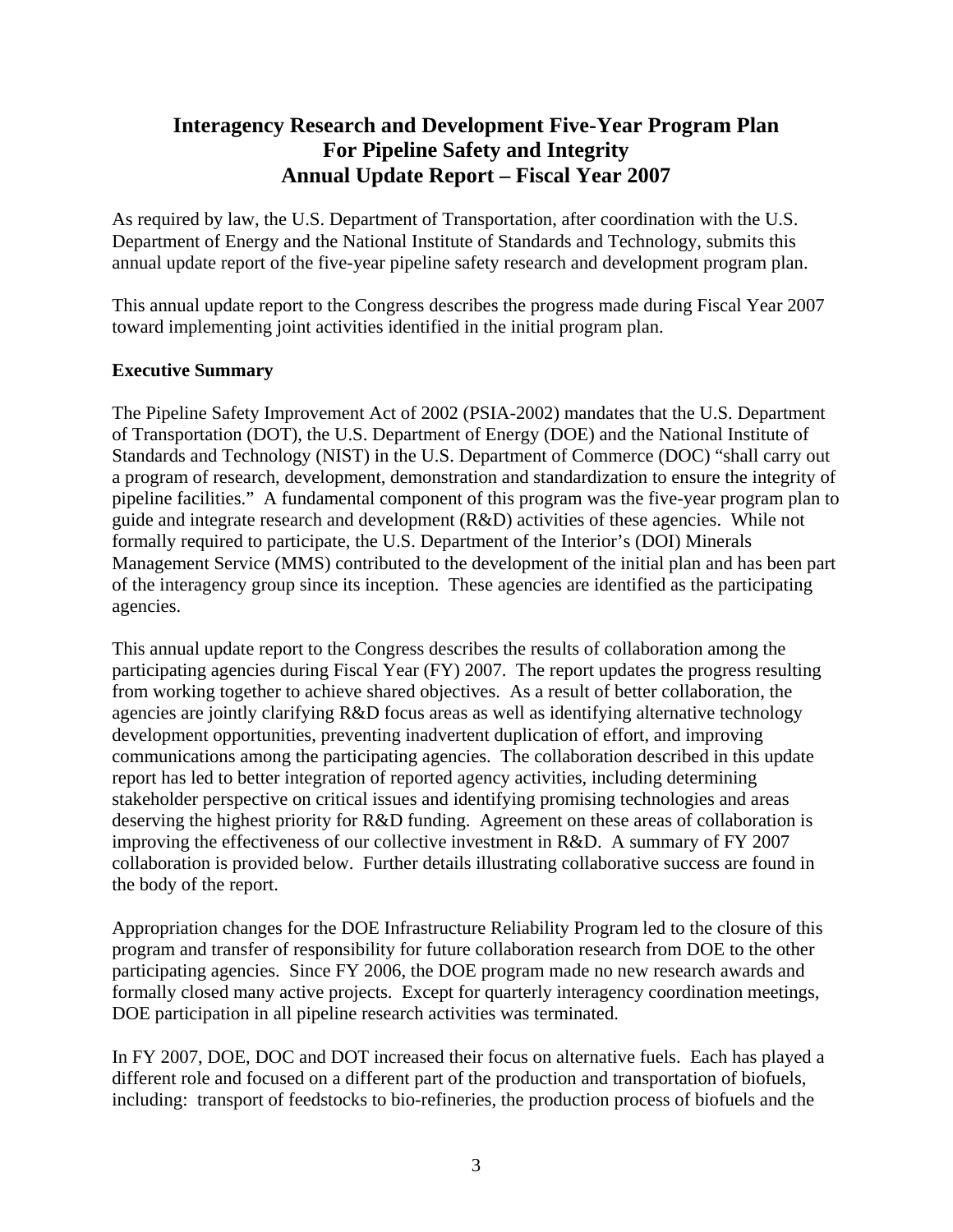transportation of biofuel mixtures to end users. Much of the effort during FY 2007 has led to roadmaps for new programs which will commence in FY 2008. Recent collaboration on biofuels illustrates success in addressing the fundamental goals of the five-year plan, including removing duplication and helping meet Administration targets such as "20-in-10." Building on past success, this collaboration will be employed to promote cooperation among the participating agencies and additional Federal agencies such as the U.S. Department of Agriculture (USDA) and the U.S. Environmental Protection Agency (EPA).

Results of the coordinated R&D are noteworthy. Since FY 2002, the DOT program has produced 10 patent applications, commercialized 6 technology improvements, impacted the revision of 3 consensus standards with 12 more out for revision, submitted 27 public conference papers and released 27 final reports to the public. These reports have documented important program results focusing on key pipeline safety needs, including: better diagnostic tools, approaches to testing unpiggable pipes, stronger materials, improved pipeline locating and mapping technologies, means to prevent outside force damage, and leak detection technologies. The DOT program made 111 project awards since 2002 with \$37 million in funding and with \$46 million of industry co-funding.

All interagency information relevant to PSIA-2002 is kept current and publicly available at http://primis.phmsa.dot.gov/rd/psia.htm.

A summary of FY 2007 collaboration efforts is provided below. Further details illustrating collaborative success are set forth in the body of the report.

#### *Identifying the right priorities*

- Two interagency coordination meetings.
- One R&D forum to advance Pipeline Damage Prevention, Detection and Characterization, Defect Remediation and Repair and New Fuels Transportation.
- Three government/industry technical workshops to advance the Transportation of Hydrogen via Pipeline, the Readiness and Recovery of the Offshore Infrastructure from Hurricanes, and the Design and Repair of Steel Catenary Risers.

#### *Finding the best research contractors*

- The DOT and DOI programs have both solicited research and collaborated on the reviews of submitted proposals. During FY 2007, DOE, DOC and DOI participated in one research solicitation for the DOT program. In addition, the DOC participated in the reviews of the DOT Small Business Innovative Research (SBIR) Program solicitation.
- The DOT and DOI awarded 24 new pipeline research projects (20 DOT and four DOI) with 21 jointly funded by the pipeline industry. The DOT and DOI awarded over \$6 million in new research with industry co-funding of over \$12 million. The DOE program made no new awards because of the program closure during FY 2006. The DOE program did obligate \$400,000 on an active robotic research project, an expansion of scope to an existing/active project awarded in FY 2003, using FY 2005 carryover monies.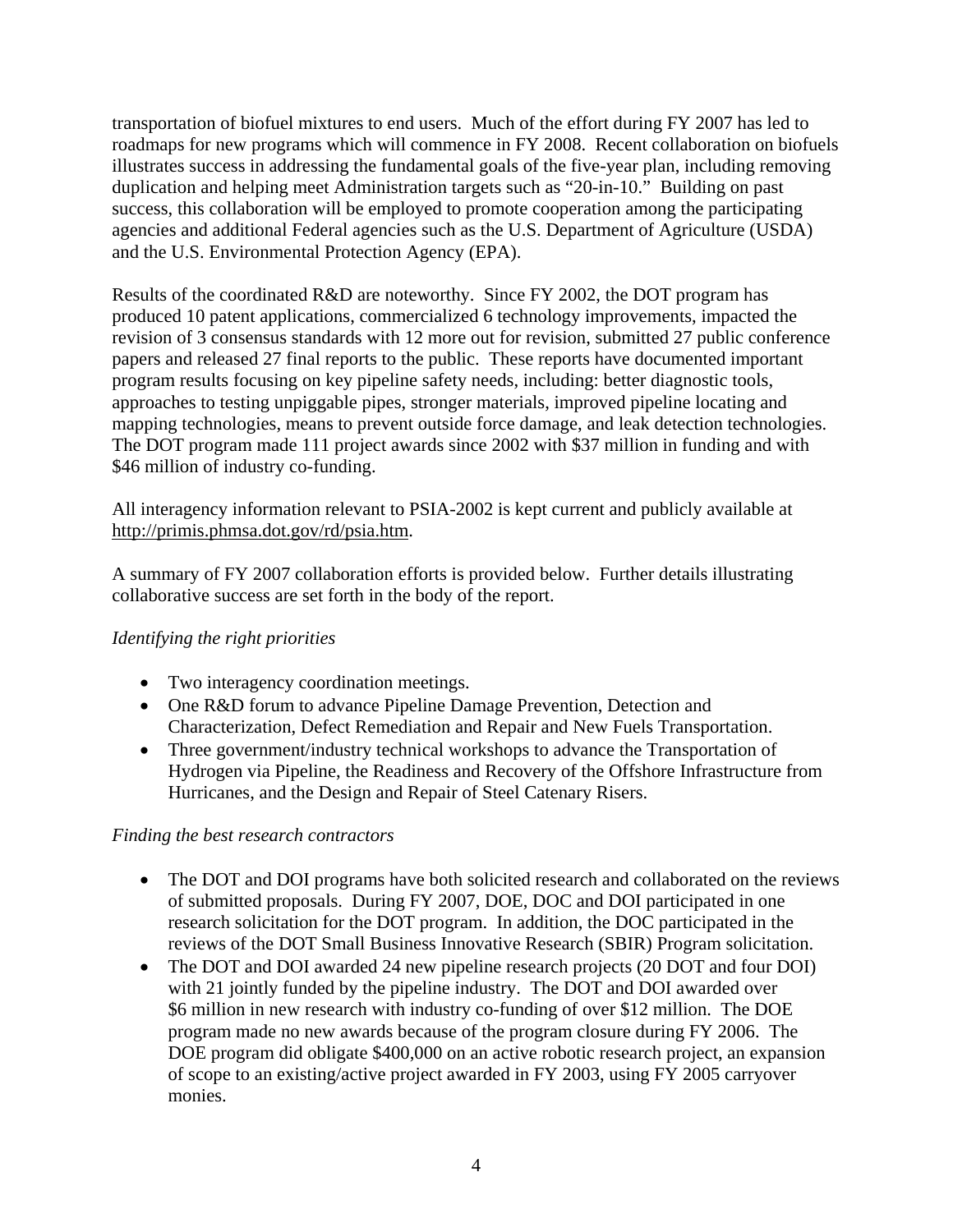#### *Assuring good contractor performance*

• DOT is using automated email alerts and electronic milestone tracking as some of the oversight controls to address good contractor performance. This is an example of our continuing pursuit of organizational excellence. These measures implemented for the DOT program assure researcher awareness of contract obligations and communicate any required actions to project and program managers.

#### *Assuring high quality outputs*

• The DOT program conducted its second formal peer review panel, part of assuring compliance with Office of Management and Budget (OMB) mandates on Data Quality and Peer Reviews<sup>1</sup>. These peer review panels are convened annually and address relevance, quality, and performance of awarded research. Additional information is available at http://primis.phmsa.dot.gov/rd/peer\_review\_07.htm.

#### *Providing outputs to end users*

 $\overline{a}$ 

- The DOT program did not hold any formal or organized technology demonstrations during FY 2007. Demonstrations are included in some project scopes and many were held during FY 2007. These demonstrations are not formal in nature and are part of the normal field work necessary to raise the technology readiness level to a point where formal, broadly communicated events are held.
- In FY 2007, the DOT program conducted a data call involving all affected Standards Developing Organizations (SDO) to ascertain the impact of its research on standards. Early results show a strong impact on safety standards. Full results will be tabulated on the DOT program website in FY 2008. In addition, the DOT program and the Pipeline Standards-Developing Organizations Coordinating Council (PSDOCC) entered into an agreement in January 2006. The goal is to enhance cooperation and coordination and specifically to facilitate more effective and efficient integration of pipeline safety R&D results into the development and revision of voluntary national consensus technical standards.
- DOT maintains an R&D web site containing results from completed R&D programs that are accessible to interested pipeline operators and public stakeholders. This web site received significant use as evidenced by 430,715 hits during FY 2007.

Appendices of this report contain the following summary tables and figures:

- Matrix of New Project Awards for FY 2006 (Table A.1)
- List of FY 2007 Collaborative Activities and Milestones for the Participating Agencies (Table A.2)

<sup>&</sup>lt;sup>1</sup> Information Quality Act (Pub. Law No. 106-554-515(a)) & Paperwork Reduction Act (44 U.S.C.§ 3501 et seq.)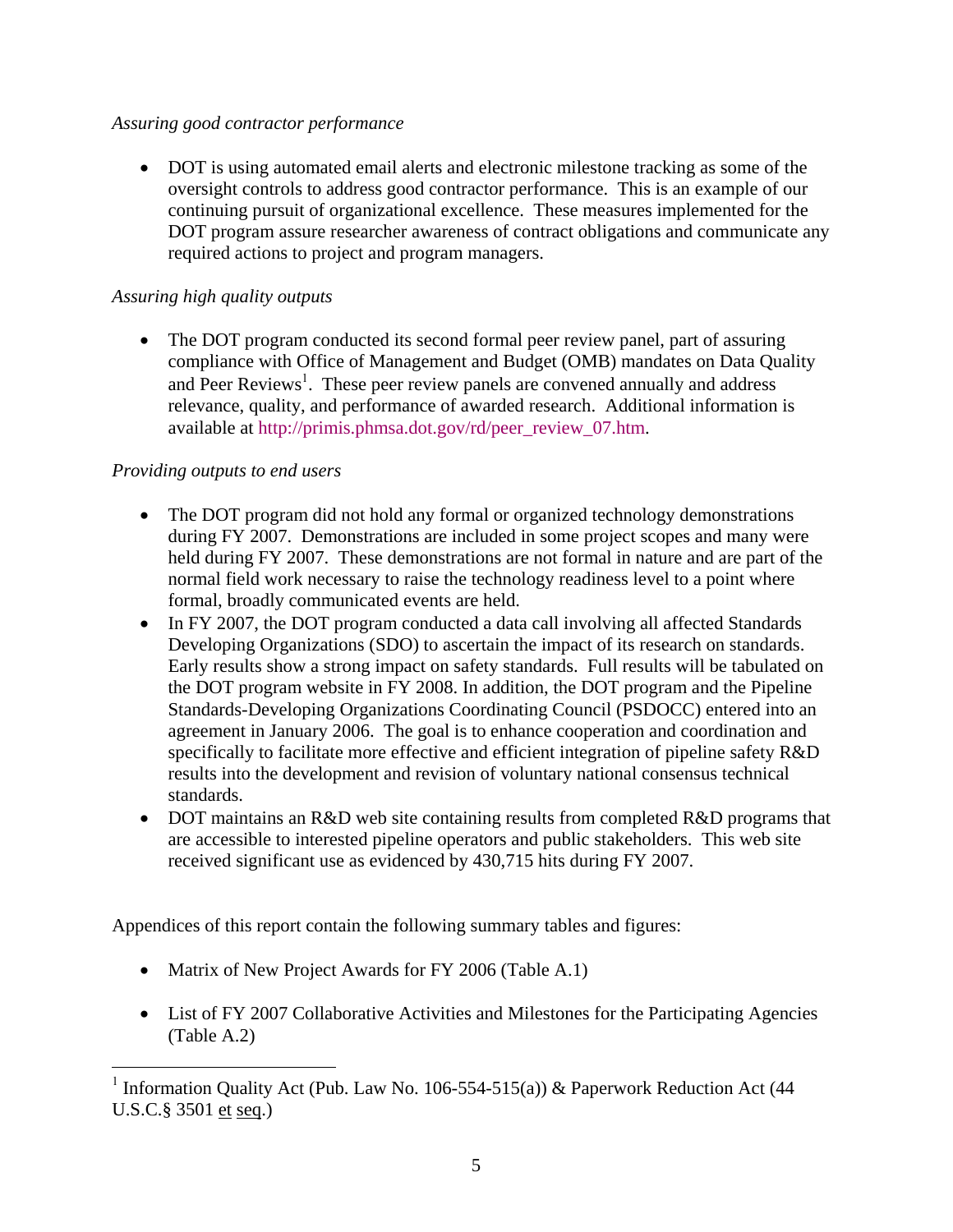- Systematic Evaluation Process utilized by the Pipeline and Hazardous Materials Safety Administration in support of Reportable Research Performance Measures (Figure A.1)
- List of FY 2008 Collaborative Activities and Milestones for the Participating Agencies (Table A.3)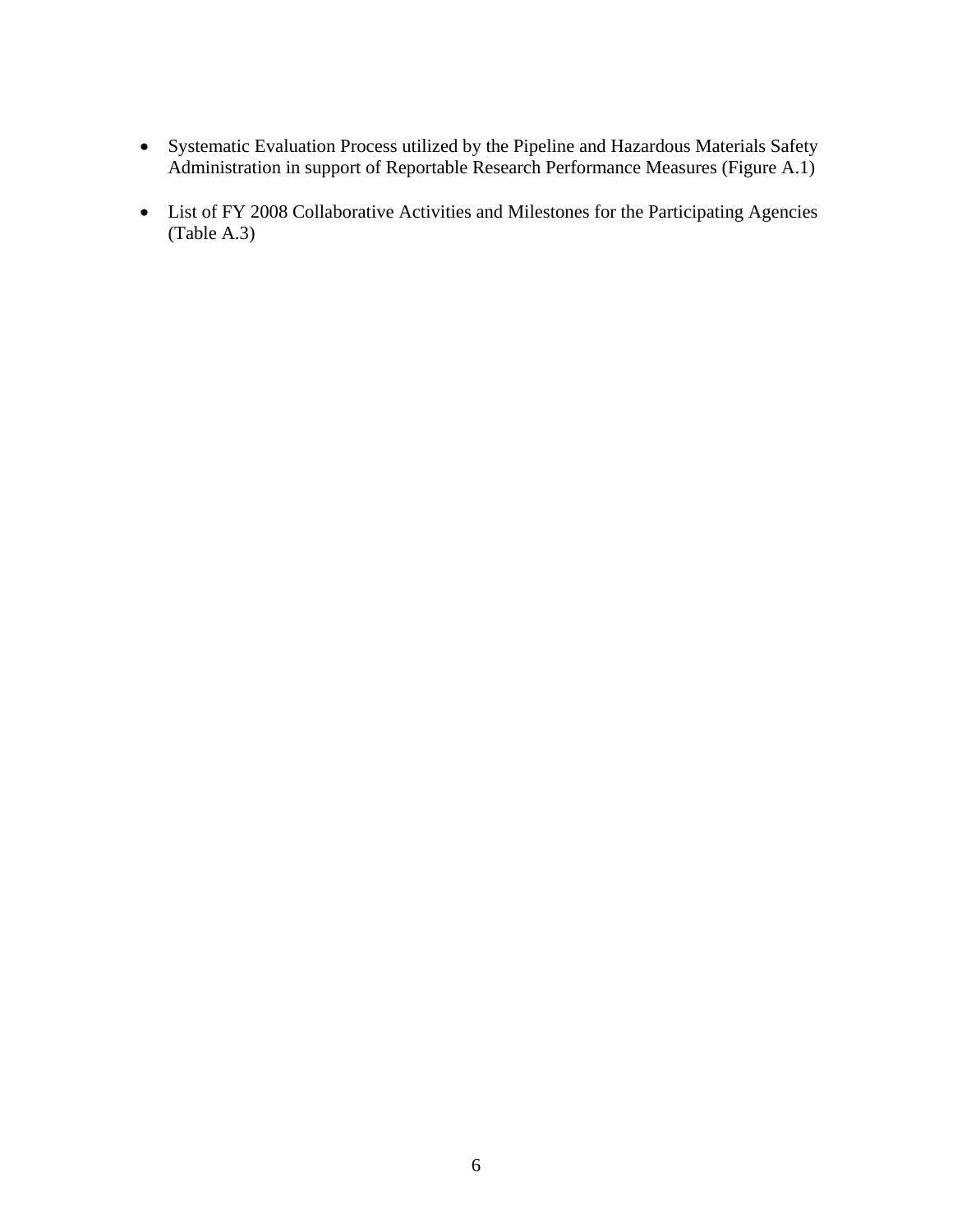#### **1.0 GOAL OF THE INTERAGENCY PROGRAM**

As stated in the PSIA-2002, the goal of the five-year R&D program plan is to guide activities needed to carry out a program of research, development, demonstration and standardization to ensure the integrity of pipeline facilities. Attainment of this goal involves recognizing legitimate differences among the priorities of individual agencies and harmonizing these priorities to ensure complete coverage of critical developmental needs and opportunities.

#### **2.0 OBJECTIVES OF THE INTERAGENCY R&D PROGRAM**

The participating agencies believe that attainment of this goal requires joint pursuit of the following objectives:

- 1. *Identify Safety & Integrity Issues* Understand stakeholder perspectives on the issues that must be resolved to ensure integrity of current and future pipeline facilities.
- 2. *Identify Opportunities to Resolve Issues* Identify a broad spectrum of opportunities for resolving these issues through research, development, demonstration and standardization activities.
- 3. *Identify Gaps Between Needs and Available Technologies* Understand the gaps between existing technologies and those needed to resolve the key issues.
- 4. *Solicit and Select Projects* Collaborate to solicit topics and select and manage the projects needed to fill identified gaps.
- 5. *Promote Continuity in Technology Development* Confirm proof-of-concept and promote continuity of technology development from the concept stage through demonstration and validation.
- 6. *Evaluate Project and Program Results* Evaluate the results of program activities using jointly designed performance measures and jointly managed evaluation processes.
- 7. *Increase Accessibility of R&D Results to Users (Promote Application)* Support increased accessibility of R&D results to users.
- 8. *Seek Promising Technologies from Outside Sources* Collaborate with other agencies and stakeholder organizations in recognition, development and demonstration of promising new technologies.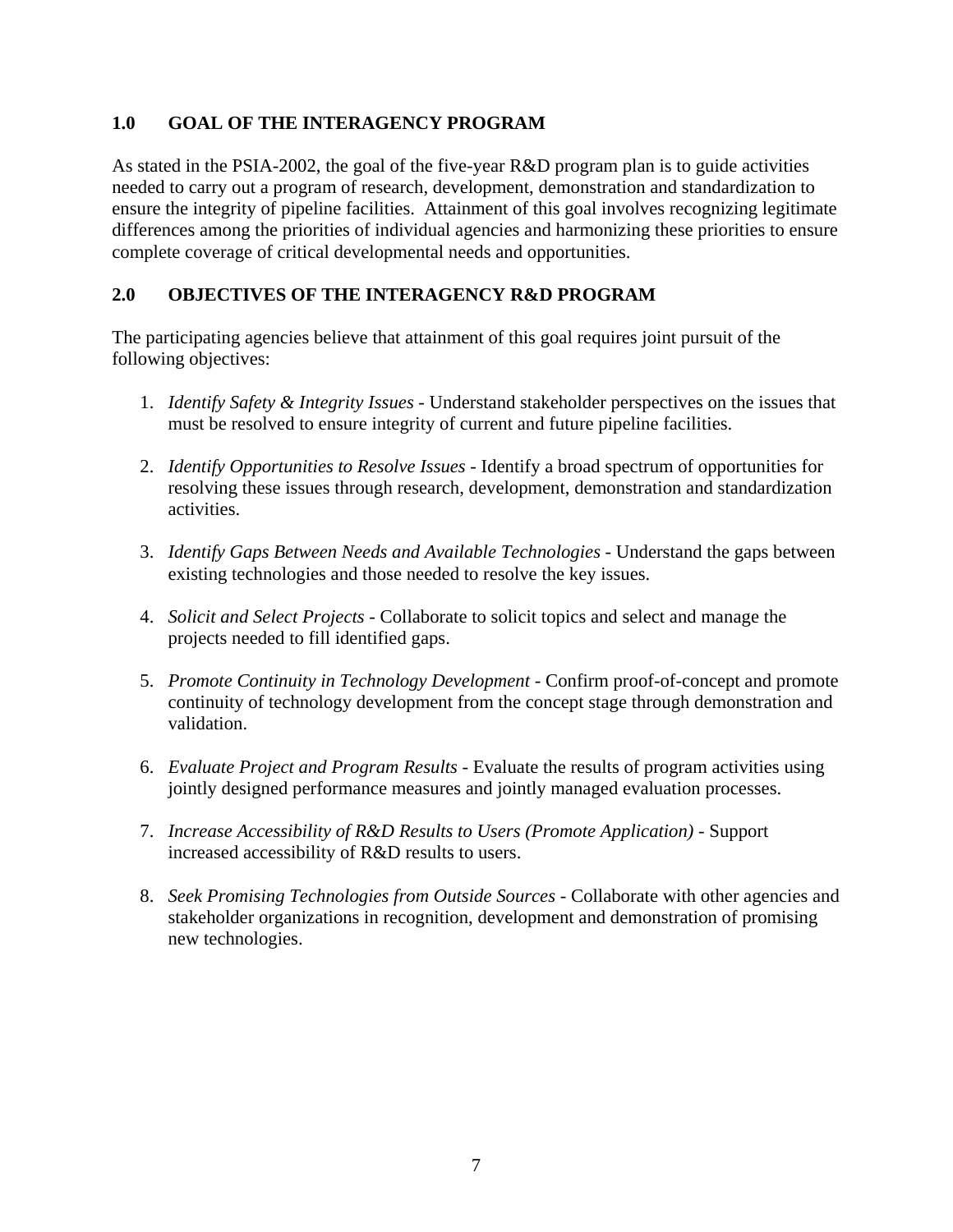#### **3.0 MANAGEMENT PLAN**

#### **3.1 Areas of Responsibility**

The PSIA-2002 enumerated ten R&D program elements as the focus of the agencies participating in the pipeline safety and integrity R&D program.

|  |  |  |  | Table 1. Summary of PSIA-2002 R&D Program Elements |  |
|--|--|--|--|----------------------------------------------------|--|
|--|--|--|--|----------------------------------------------------|--|

|     | <b>Program Elements</b>                                    |
|-----|------------------------------------------------------------|
|     | Materials inspection                                       |
| 2.  | Pipe anomaly detection                                     |
| 3.  | Internal inspection and leak detection technologies        |
| 4.  | Methods of analyzing content of pipeline throughput        |
| 5.  | Pipeline security                                          |
| 6.  | Risk assessment methodology                                |
| 7.  | Communication, control, and information systems surety     |
| 8.  | Fire safety of pipelines                                   |
| 9.  | Improved excavation, construction, and repair technologies |
| 10. | Other appropriate elements                                 |
|     | Materials analysis and development<br>a.                   |
|     | Standardization activities<br>h.                           |

- Department of Energy, National Energy Technology Laboratory, part of DOE's national laboratory system, is owned and operated by the Department of Energy and supports DOE's mission to advance the national, economic, and energy security of the United States.
- Department of Commerce, National Institute of Standards and Technology is promoting U.S. innovation and industrial competitiveness by advancing measurement science, standards, and technology in ways that enhance economic security and improve our quality of life.
- Department of Transportation, Pipeline and Hazardous Materials Safety Administration is sponsoring research and development projects focused on providing near-term solutions that will increase the safety, cleanliness, and reliability of the Nation's pipeline system.
- Department of the Interior, Minerals Management Service supports research associated with operational safety and pollution prevention as well as oil spill response and cleanup capabilities.

#### **3.2 Management Processes to Achieve Objectives (How have we worked together?)**

The objectives of the interagency pipeline safety and integrity R&D program are listed in Section 2.0. The areas of collaboration designed to achieve these objectives are discussed in this section.

The participating agencies are committing to periodically examine areas of collaboration and to document that program objectives are met. Successful attainment of these interagency objectives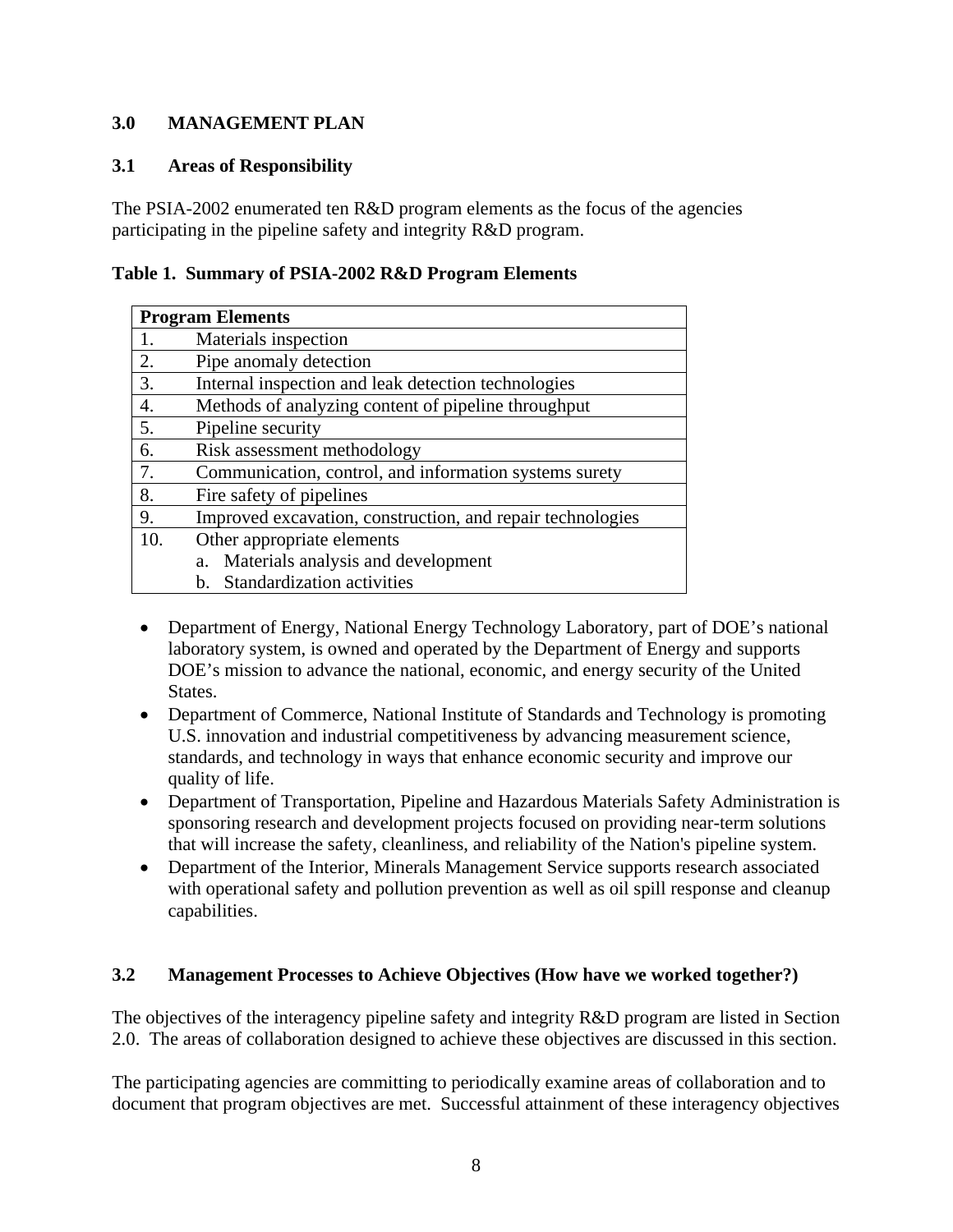is assured through collaboration in identifying research priorities and by making research outputs available to end users. As described below, each agency plays an active role throughout the life cycle of research in the following areas of collaboration:

- Identifying the right priorities
- Finding the best research contractors
- Assuring good contractor performance
- Assuring high quality outputs
- Applying outputs to end users

#### **3.2.1 Identifying the Right Priorities**

The following sections explain how the participating agencies identify and validate R&D needs and sequence their implementation. Each agency uses the common set of priorities for strategic planning to promote attainment of PSIA-2002 directives. The participating agencies pursue the eight program objectives through the activities described in this section.

#### **Interagency Coordination Meetings**

This past year the participating agencies held quarterly coordination meetings to promote collaboration on the PSIA-2002 group activities. These meetings provided opportunities to assess progress on projects and overall program effectiveness. In addition the meetings supported: review of developing issues and their priorities; identification of gaps between high priority safety, integrity and reliability issues and the R&D designed to support their resolution; identification of promising technologies; review of measures of performance; update and integration of plans for future solicitations; and update project portfolios.

The first interagency coordination meeting in FY 2007 was held on April 11, 2007. The meeting was attended by representatives from each participating agency. Subsequent meetings were held on July 10 and October 11, 2007, and were also attended by representatives from each participating agency. These meetings promote healthy discussions and the identification of further collaboration opportunities in the many areas described in Section 2.0.

#### **Collaboratively Organized Public Events**

Forums, workshops, and conferences are jointly organized by the participating agencies and in 2007, involved a spectrum of industry stakeholders. They served to identify priorities, eliminate redundancy, and disseminate research output to end users.

#### *2006 Offshore Hurricane Readiness and Recovery Conference*

This event was held in New Orleans, LA, on November 1 and 2, 2006, to understand the significance of and lessons learned with the 2004 and 2005 hurricane seasons in the Gulf of Mexico. The offshore Gulf of Mexico region supplies nearly 30 percent of domestic oil and 25 percent of domestic natural gas production. The tremendous impacts that Hurricanes Ivan (2004)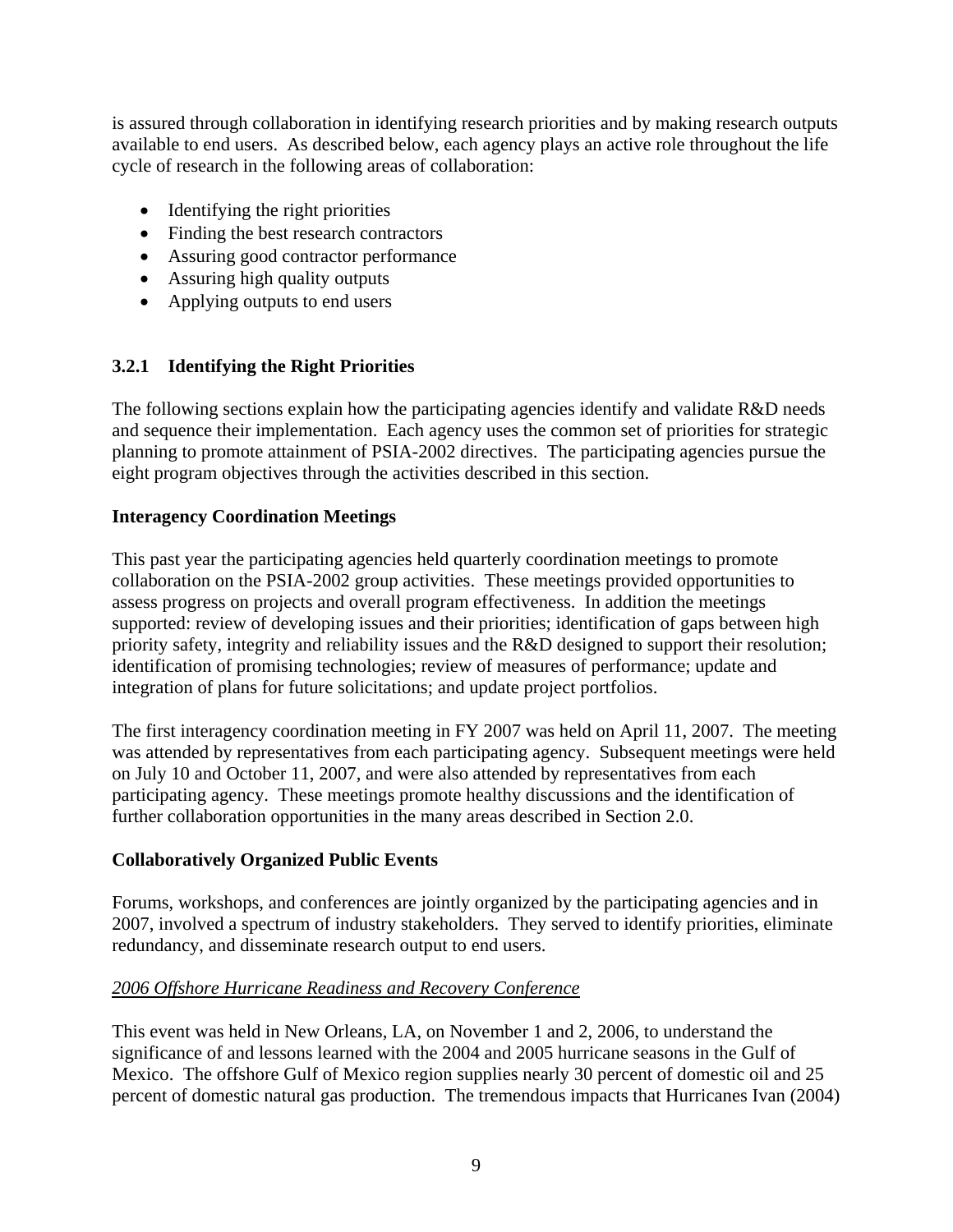and Katrina and Rita (2005) had on offshore Gulf of Mexico State and Federal Oil and Gas operations underlines the importance of holding this Hurricane Readiness and Recovery Conference. The Conference was co-sponsored by the American Petroleum Institute, the MMS, and other industry stakeholders to provide a forum to discuss the challenges and lessons learned regarding design and operating practices, technology, and regulations/standards in order to identify any needs and opportunities for improvements. This event was a follow-up to the same event held in 2005 in Houston, TX, to provide a platform for public discussion on how to better design and prepare offshore oil and gas facilities to withstand future events and to better coordinate and expedite repairs afterwards to improve oil and gas supply recovery time.

Proceedings and further information is available at http://apiec.api.org/meetings/proceedings/hurricane-conf-proc.cfm.

#### *Joint Government and Industry Pipeline R&D Forum*

The R&D Forum is held on a periodic basis to review and recommend updates for the national pipeline research agenda. The objective of the forum is to allow government and industry pipeline stakeholders to develop a consensus on the technical gaps and challenges for future R&D. The Forum addressed both short and long-term research objectives for liquid and gas transmission and distribution pipelines, covering onshore, offshore and Arctic environments. In addition, details about ultimate research goals, technology demonstrations and transfer, and commercialization are discussed. Feedback received from this event directly contributed to planning guidance for program and project level direction. Pipeline stakeholders utilize identified gaps and challenges as input to determining which topics represent the highest priorities and to support research solicitations such as Broad Agency Announcements (BAA). This provides transparency on programmatic decisions to stakeholders and removes perceptions of a narrow or expert driven model. During FY 2007, a forum was held in New Orleans, LA on February 7 and 8. The two-day event included approximately 250 representatives from Federal, State and international government agencies, public representatives, research funding organizations, standards organizations, and pipeline operators from the U.S. and overseas.

All forum outputs are viewable at http://primis.phmsa.dot.gov/rd/workshops.htm.

#### *Repair of Risers Using Composite Materials*

This event was held in Houston, TX, on March 29, 2007, to share the results of an MMS sponsored research project at the Offshore Technology Research Center (OTRC). The sponsored work focused on developing guidelines to assist regulators, operators, and manufacturers in using composite technology to repair steel risers and tubulars. For the past decade, the use of composite materials in repairing offshore systems has been of interest to operators and regulators. Risers are one of the most critical elements of the offshore production and pipeline system due to their role in delivering sub-sea oil and gas resources to surface (sea-level) production and transportation facilities. Risers are inherently susceptible to damage and degradation due to the harsh environment and challenges of the offshore oil and gas industry. While risers have been repaired using composite materials, there is little guidance other than manufacture recommendations that specifically address the impact of using this technology on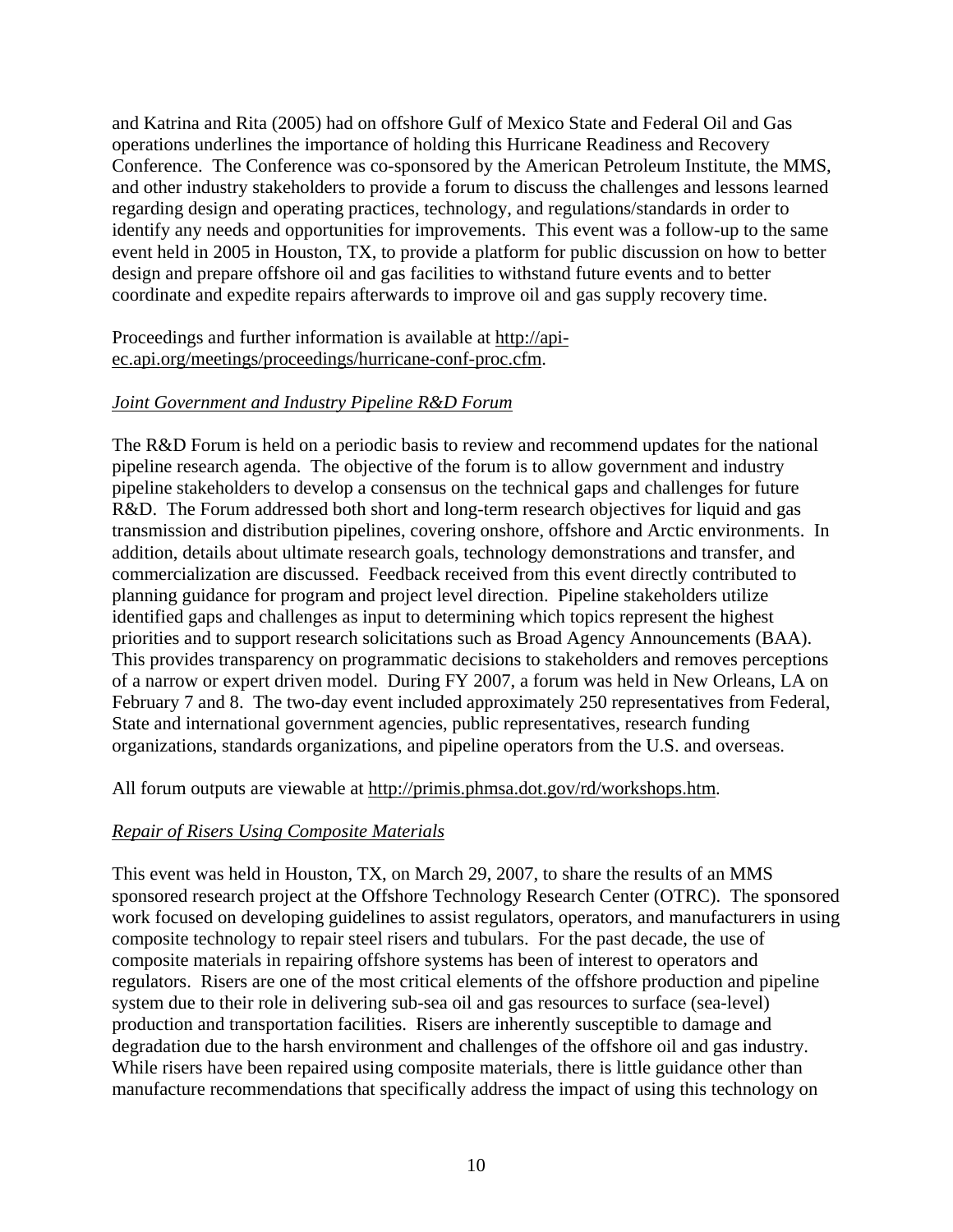mechanical integrity requirements. For this reason, the MMS sponsored a research study through the OTRC to assess existing composite repair technology and held a one-day workshop on the subject.

Proceedings and further information is available at https://triton.infosys.tamus.edu/portal/page?\_pageid=37,2931&\_dad=portal&\_schema=PORTAL &id=100263.

#### *Deepwater Riser Design, Fatigue Life, and Standards Workshop*

A one-day workshop was held in Houston, TX, on April 20, 2007, on behalf of the MMS on standards affecting deepwater riser design and fatigue life. This FY 2007 MMS-funded initiative is evaluating the fatigue life of pipeline risers on floating structures and reviewing fatigue modeling processes used by the offshore industry. These efforts will lead to recommended revision or replacement of current design standards, modeling practices and best practices applied to deepwater steel catenary risers.

#### *NIST Workshop on Materials Test Procedures for Hydrogen Pipelines*

An event was held in Boulder, CO, on August 21-22, 2007, to develop a roadmap for materials, test procedures, mechanical properties data and standards for future hydrogen pipelines. Fortysix (46) representatives from NIST, DOT, DOE and relevant consensus standard organizations met and identified challenges for the existing pipeline infrastructure in a hydrogen economy. The workshop agenda included six keynote presentations to provide some background and suggest some issues, three working groups (materials, test techniques, and standards) to refine and rank the research needs, and summary presentations to the whole group (to compare results and comment on any overlaps or omissions). The workshop results are published by NIST as NISTIR 6649.

Proceedings and further information is available at http://www.boulder.nist.gov/div853/Pipeline\_Workshop/.

Following the Boulder workshop, a subgroup of DOE's Hydrogen Pipeline Working Group met to discuss testing methods. This Group made a list of relevant tests and prioritized the gaps in R&D. They agreed to conduct a series of tests in which every laboratory conducts similar tests on identical samples of material to evaluate differences in laboratory practices, equipment, etc. This required making a decision on a sample design, an alloy to use for the samples, selection of test methods, and assignment of a laboratory responsible for sample fabrication. Following completion of testing, DOE and NIST will be conducting inter-laboratory comparisons on hydrogen test methods over the next nine months.

#### **3.2.2 Finding the Best Research Contractors**

The following sections explain how the participating agencies collaborate to find the best research contractors to address identified priorities. The participating agencies pursue many of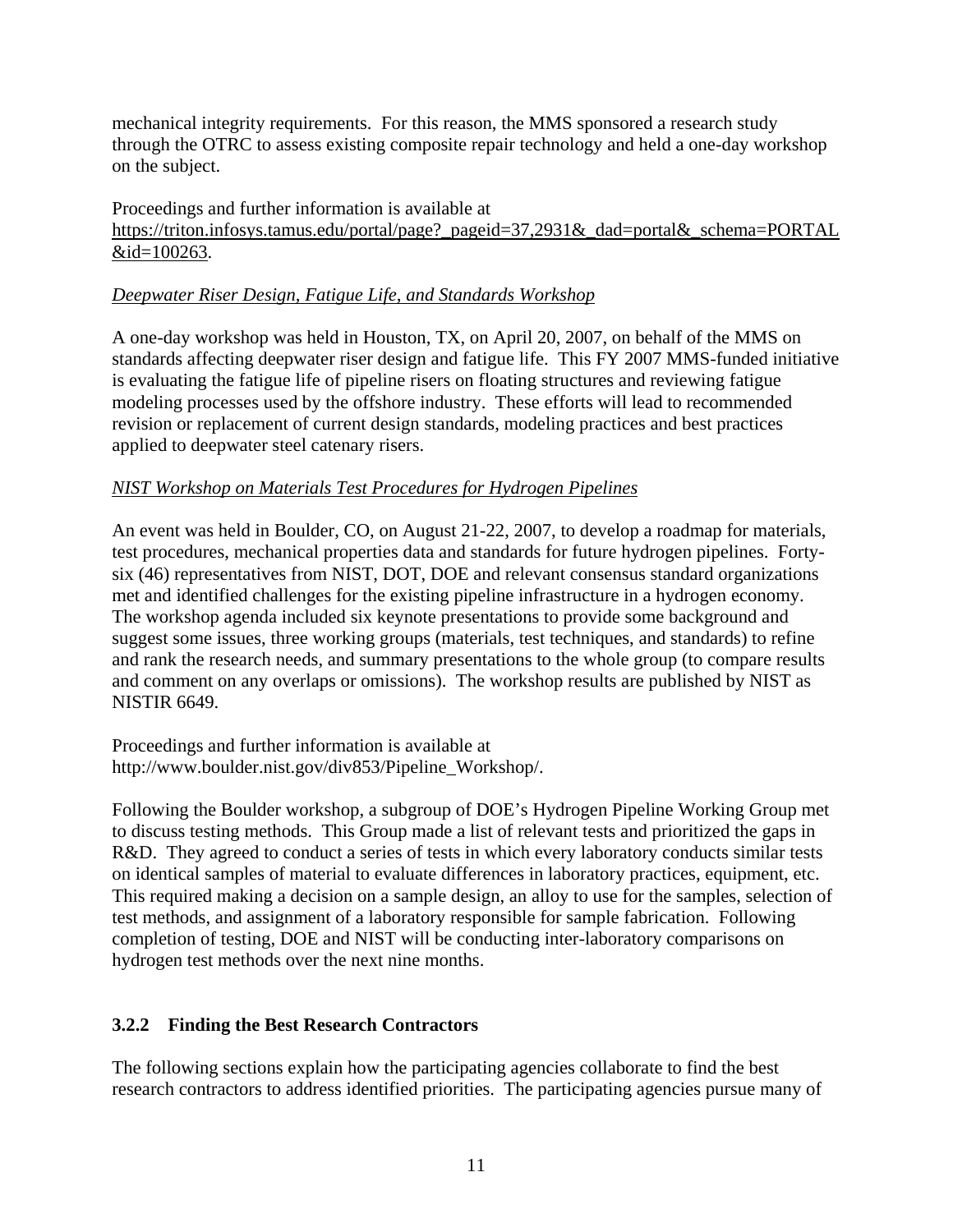the eight interagency objectives through the activities described in this section. Resulting awards represent the best researchers who propose the most promising technologies for research and development. These activities support attainment of the following interagency objectives:

- Solicit and Select Projects;
- Promote Continuity in Technology Development;
- Increase Accessibility of R&D Results to Users; and
- Seek Promising Technologies from Outside Sources

#### *Joint Interagency R&D Solicitations*

The idea of consolidating research solicitations has been discussed at interagency coordination meetings. The participating agencies developed a process or framework for joint research solicitations but many impediments identified and reported in FY 2004 Annual Update Report continue preventing joint solicitations as an option.

Please find the elaborated process and framework for joint solicitations at the following address http://primis.phmsa.dot.gov/rd/PSIA\_2002\_FY\_2004\_Section\_12\_Update\_Report.pdf.

The participating agencies will continue seeking ways to remove these barriers. In the interim, the agencies continue participating in joint reviews of individual agency solicitations. This practice is succeeding in promoting the efficiency objectives described in PSIA-2002 and the Interagency Research and Development Five-Year Program Plan. The DOT and DOI programs fund new pipeline research.

#### *Interagency Review of R&D Solicitations*

The participating agencies are collaborating on merit review panels during research solicitations. Broad representation in each agency's solicitation review process continues providing assurance that programs are not duplicative and that the best researcher is selected for award.

During FY 2007, both the DOT and DOI programs solicited new research and collaborated on the reviews of submitted proposals. During FY 2007, DOC and DOI participated on two research solicitations for the DOT program. The first one addressed improving weld design in high strength steel pipe, developing construction practices for welding high strength steel pipe, weld inspection, assessments, repair and maintenance methods for high strength steel pipe, and improving joint integrity and assessment for nonmetallic materials. The second addressed topics for excavation damage prevention technologies, direct assessment methods for transmission and or distribution pipelines, defect detection/characterization, defect remediation/repair/mitigation, and new fuels transportation.

In the DOI program, MMS issued three independent solicitations in FY 2007 covering safety and oil spill research. Two of the solicitations included topics for pipeline research including 1) develop pre-hurricane pipeline riser inspection and monitoring programs to determine in-situ conditions, 2) assess risk and develop modeling for a sudden gas release due to a gas pipeline rupture, and 3) assess smart-pigging options for low pressure, low volume gas pipelines.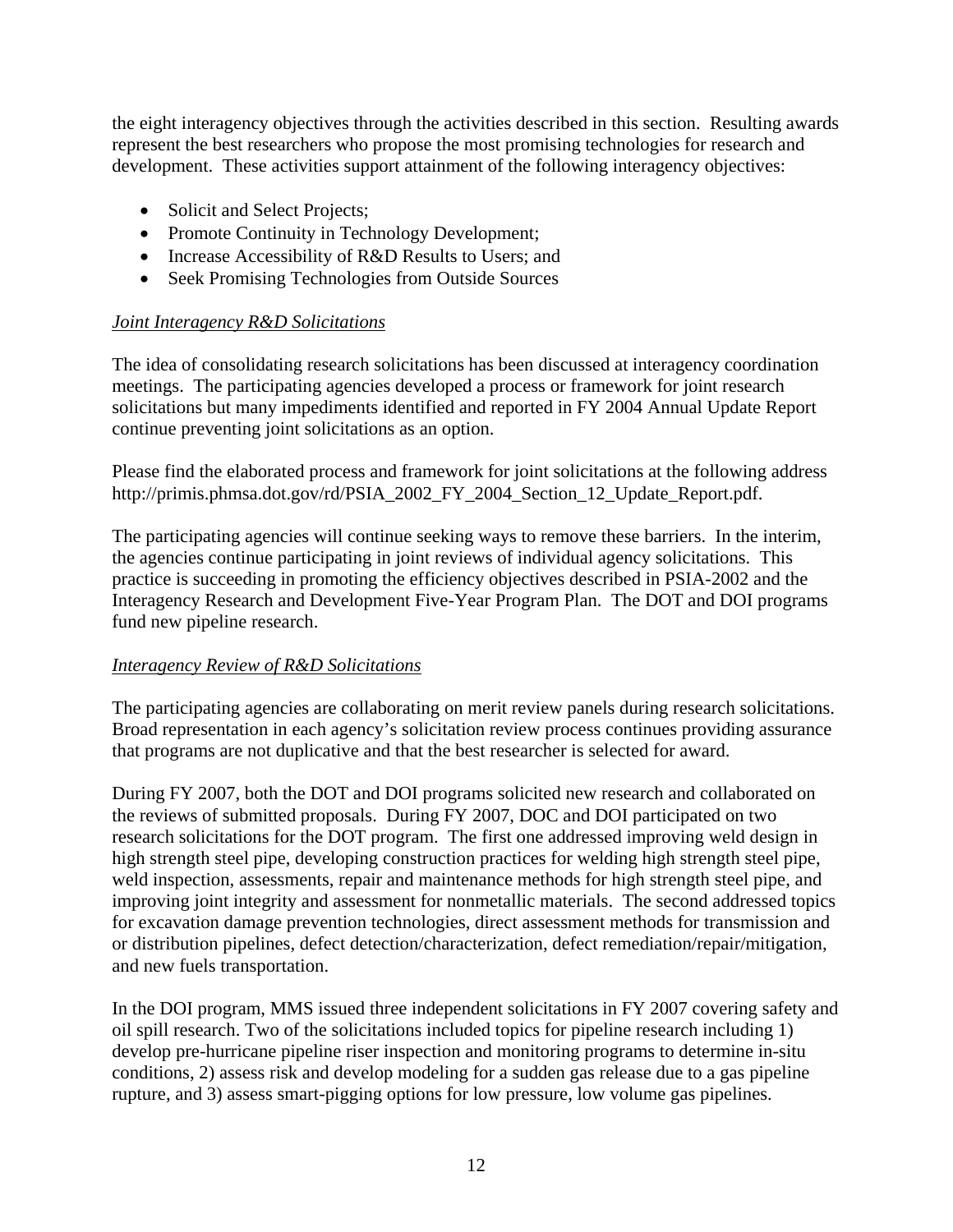In addition, DOC assisted in reviewing SBIR grants submitted to the DOT. The DOT program participates in the Department's SBIR program to encourage the initiative of the private sector and to use small business as effectively as possible in meeting specific Federal research and development objectives.

#### *Cost Sharing R&D with the Pipeline Industry*

In the DOT program, cost sharing by proposing organizations is required. This practice is contributing to the goal of finding the best research contractors, as well as significantly expanding the pool of available research funds. The approach is working and reflected in the willingness of other funding organizations to contribute to project management.

Required cost sharing is 50 percent for the DOT program. Research addressing proof of concept sometimes is more risky than research well on its way to commercialization. Therefore, cost sharing is more for development/deployment research as seen with DOT. Cost sharing is formalized through a contractual requirement with the researcher.

During FY 2007, 24 new pipeline research projects were awarded. Over \$6 million in research awards were made by the participating agencies with industry co-funding of over \$12 million. The DOE program made no new pipeline R&D awards. The DOE program did obligate \$400,000 on an active robotic research project with FY 2005 carryover monies. This was not a new start but an expansion of scope to an exiting/active project awarded in FY 2003.

#### **3.2.3 Assuring Good Contractor Performance**

Each of the participating agencies establishes good contractor performance differently while addressing many of the interagency objectives described in this section. These efforts work toward the following interagency objectives:

- Identify Opportunities to Resolve Issues;
- Promote Continuity in Technology Development;
- Evaluate Project and Program Results; and
- Increase Accessibility of R&D Results to Users

The following sections explain how the participating agencies assure and maintain good contractor performance.

#### *Contracting Officer's Representatives/Contracting Officer's Technical Representatives*

Within DOT and DOI, Contracting Officer's Representatives (COR)/Contracting Officer's Technical Representatives (COTR) are trained, certified, and assigned to each project in accordance with the Federal Acquisition Regulations. In DOT the COTRs are selected based on their familiarity with the technology being developed (or its application). They provide the dayto-day coordination and technical direction required to keep the research focused on the program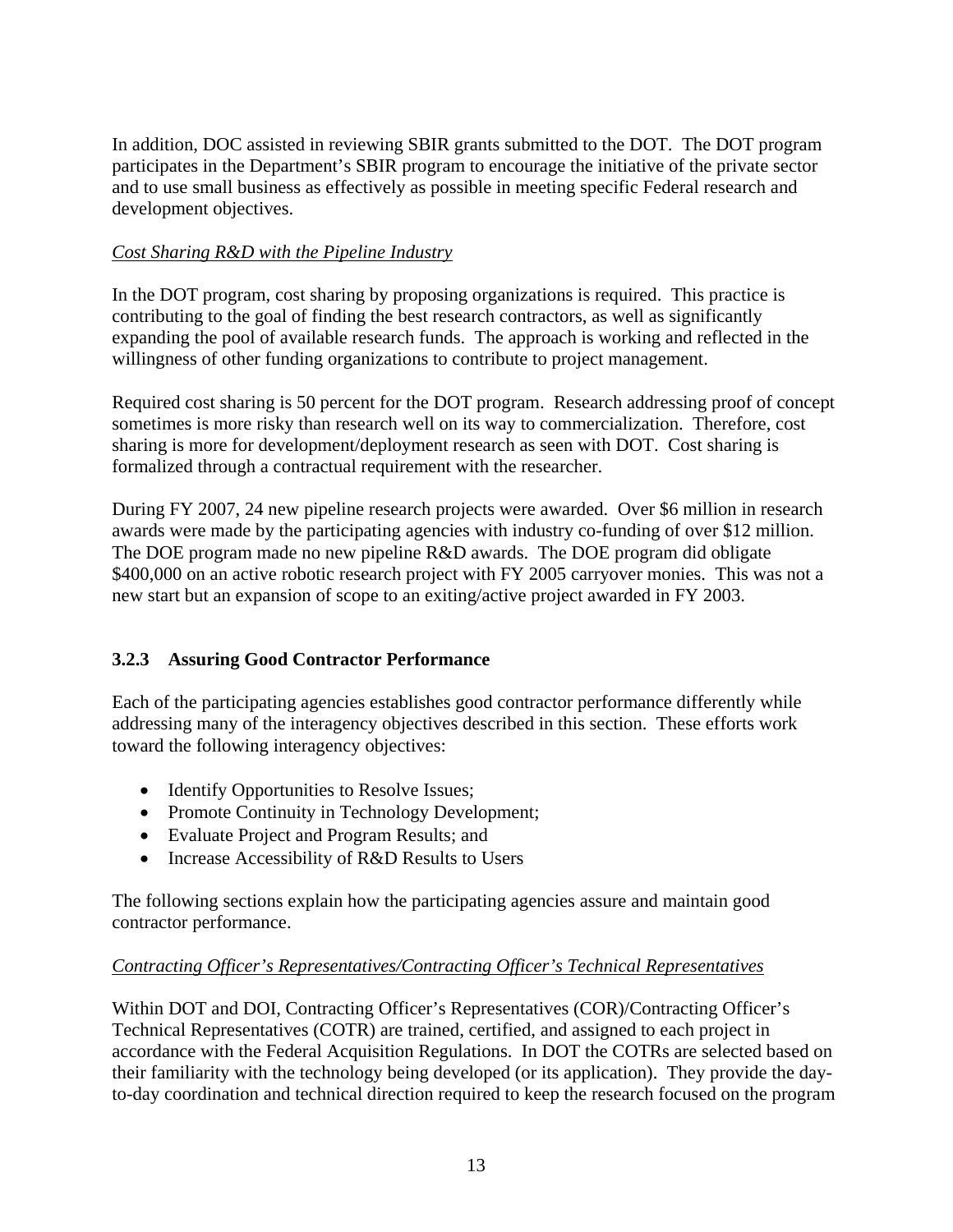goals. Only DOT has current research contracts and interagency agreements with NIST designed to address the technical areas specified in PSIA-2002.

#### *Management Information System*

A Management Information System (MIS) is utilized by the DOT program to ensure pipeline safety research contractors are performing well. The MIS electronically monitors and tracks contractor performance as the project moves toward completion. DOT program staff provides the necessary oversight for using the system in assuring specific contractual milestones are met and that accounting procedures are systematically followed as prescribed in the contract. System controls improve and maintain program and project quality, efficiency, accounting, and accountability.

#### **3.2.4 Assuring High Quality Outputs**

The following section explains how the participating agencies assure and maintain high quality outputs. Each of the participating agencies manages project quality differently while addressing all interagency objectives except "Solicit  $&$  Select Projects" with activities described in this section.

#### *Project Peer Reviews*

The participating agencies establish the quality of project outcomes in different ways and through a combination of actions. Joint assurance of quality is a goal addressed through R&D forums, workshops and conferences that the participating agencies organize and jointly conduct with industry stakeholders. Research projects are vetted at public events with diverse sets of peers. These measures ensure that the engineering and science are based on sound fundamentals and aimed at the appropriate end users. The issue of project quality is addressed at multi-agency events discussed in Section 3.2.1. When appropriate, interagency coordination meetings also serve as opportunities for peer discussion of awarded projects.

Peer review panels, papers, and expert reviews are some of the more formal systematic methods the participating agencies use to assure project quality. These are some of the options provided in OMB guidance when implementing statutory requirements on Data Quality and Peer Reviews.<sup>1</sup> The DOT program held its first formal panel peer review in February 2006. Annual peer reviews meet the OMB requirements and address relevance, quality, and performance of awarded research. The FY 2007 review was held on March 27-29. The DOT program posts peer review reporting at http://primis.phmsa.dot.gov/rd/annual\_peer\_review.htm and is transparent to the public.

Within NIST, expert and panel peer reviews are performed yearly through the National Research Council procedures. Projects awarded by DOT to NIST fall under this process for addressing scientific quality.

<sup>&</sup>lt;u>.</u> <sup>1</sup> Information Quality Act (Pub. Law. No. 106-554-515(a)) & Paperwork Reduction Act (44 U.S.C.§ 3501 et seq.)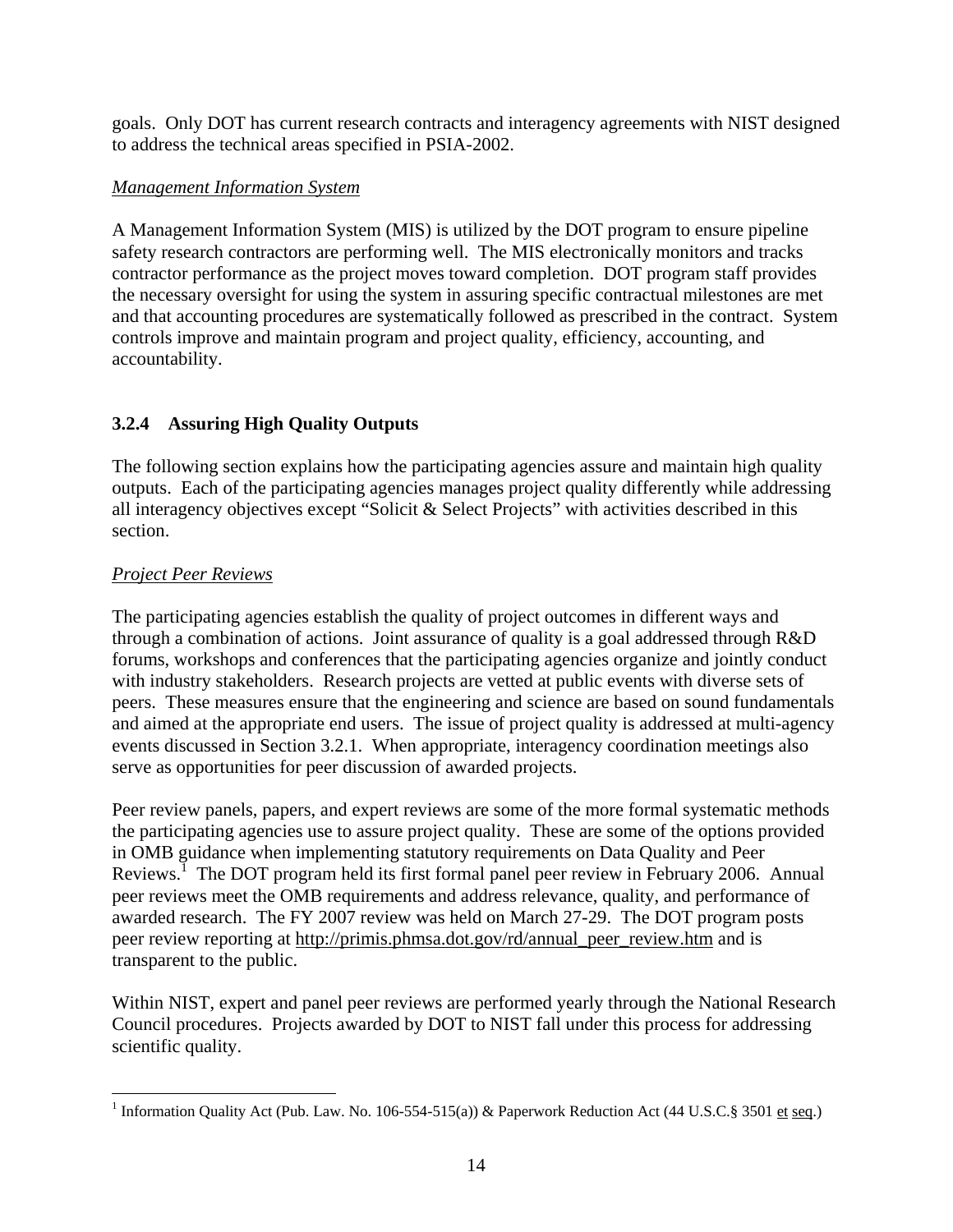Technology demonstrations are specifically designed to ensure research projects develop technologies that work under field conditions. Agencies use demonstrations to validate the engineering approaches utilized during the research for ultimate use in the field. Several research projects awarded by the participating agencies require demonstrations as part of project scopes. Section 3.2.5 provides more information on these demonstrations.

Pipeline R&D Forums described in Section 3.2.1 also provide a level of peer review. Many ongoing research projects are presented during working group sessions. These working groups are comprised of a wide variety of peers where feedback can drive scope changes and enhance quality.

Finally, the COR/COTR provides another level of peer review. A COR/COTR is required to review all project deliverables for technical adequacy and to work with researchers so that final outputs are of high quality. The DOT program matches technical backgrounds of regional inspectors with the scopes of new projects. This process of COR/COTR assignment further increases project quality while strengthening internal knowledge.

#### **3.2.5 Applying Outputs to End Users**

Each participating agency establishes quality differently while addressing all interagency objectives except "Solicit & Select Projects" with the activities described in this section. Several of the eight interagency objectives are handled collaboratively. The following section explains how the participating agencies apply research results to end users.

#### *Technology Demonstrations*

The purpose of these technology demonstrations is to provide realistic test beds and to support technology transfer for several related government funded research efforts. Demonstrations are carried out consistent with a detailed demonstration test plan - having strong input from both an industry advisory board and the demonstration test participants.

Various aspects of technology demonstrations are discussed at the interagency coordination meetings. The participating agencies identify commonalities in technology currently being developed in their individual portfolios. When common technologies reach a point of comparison, a technology demonstration is planned and supported by the participating agencies.

The DOT program funded two formal technology demonstrations during FY 2006 but none in FY 2007. The DOT program does hold informal demonstrations throughout the work scope of projects. These informal demonstrations increase the readiness level of technology to a point where formal demonstrations are planned and multiple government and pipeline stakeholders are involved. Agencies conduct these events on a periodic, not annual, basis. For information on these collaborative technology demonstrations, please view the following pipeline research websites: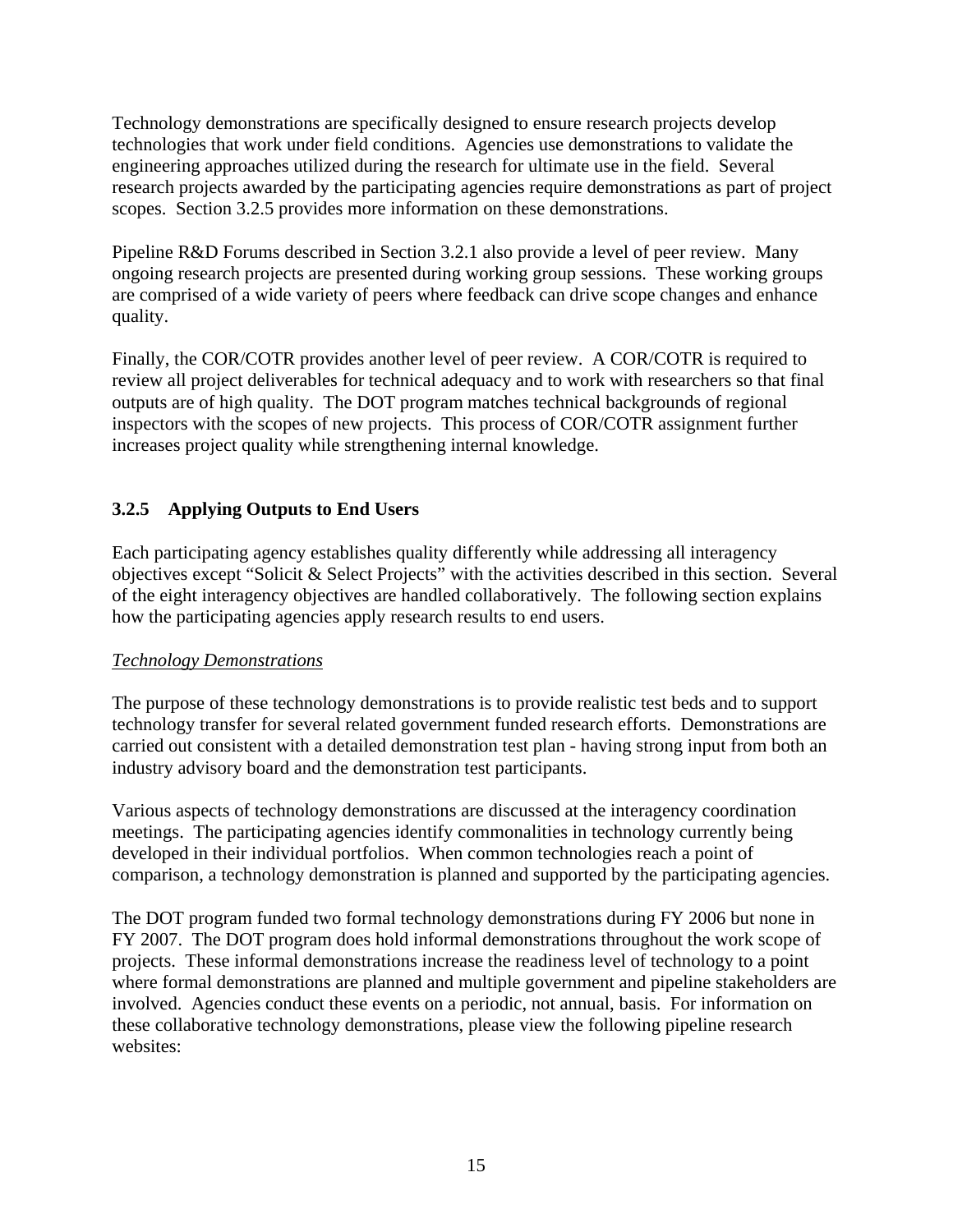DOE's National Energy Technology Laboratory http://www.netl.doe.gov/scngo

DOT PHMSA's Office of Pipeline Safety (OPS) http://primis.phmsa.dot.gov/rd/techdemo.htm

#### *R&D Forums*

Pipeline R&D Forums described in Section 3.2.1 provide another opportunity to bring developers and end users of the research into one setting. Many ongoing research projects are presented within the working group sessions. A variety of end users attend these working groups and provide feedback that drive scope changes and improve research applicability toward a given challenge.

#### *Memorandum of Agreements with End Users*

The Pipeline Standards-Developing Organizations Coordinating Council (PSDOCC) and DOT's PHMSA entered into an agreement in January 2006 to enhance cooperation and coordination. Specifically, the agreement facilitates a more effective and efficient integration of pipeline safety R&D results into the development and revision of voluntary consensus technical standards. The DOT program measures program outputs and impacts. A critical element in impacting pipeline safety is the incorporation of the results from research projects in standards that reach end users. In FY 2007, the DOT program conducted a data call with all affected SDO to ascertain the impact of its research addressing standards. These findings will be reported on the DOT program website in FY 2008. Please find this agreement at http://primis.phmsa.dot.gov/rd/PHMSA\_PSDOCC\_MOA.pdf.

#### **4.0 OTHER COLLABORATIVE INITIATIVES**

#### **4.1 Interagency Hand-Off of R&D Project Responsibility**

The participating agencies have discussed a formal process for interagency hand-off of R&D project responsibility (e.g., from proof of concept to demonstration). The most effective practice identified to date is for one soliciting agency to add a related technical topic to its next solicitation and to notify the researcher managing the subject R&D project of this opportunity. Candidate projects are then reviewed by a merit review committee and new awards made as appropriate.

#### **4.2 R&D Performance Measurement**

The participating agencies conduct ongoing discussions on how to improve R&D performance measurement and to comply with requirements of the Government Performance and Results Act and the OMB Program Assessment Rating Tool (PART). Because of differences in agency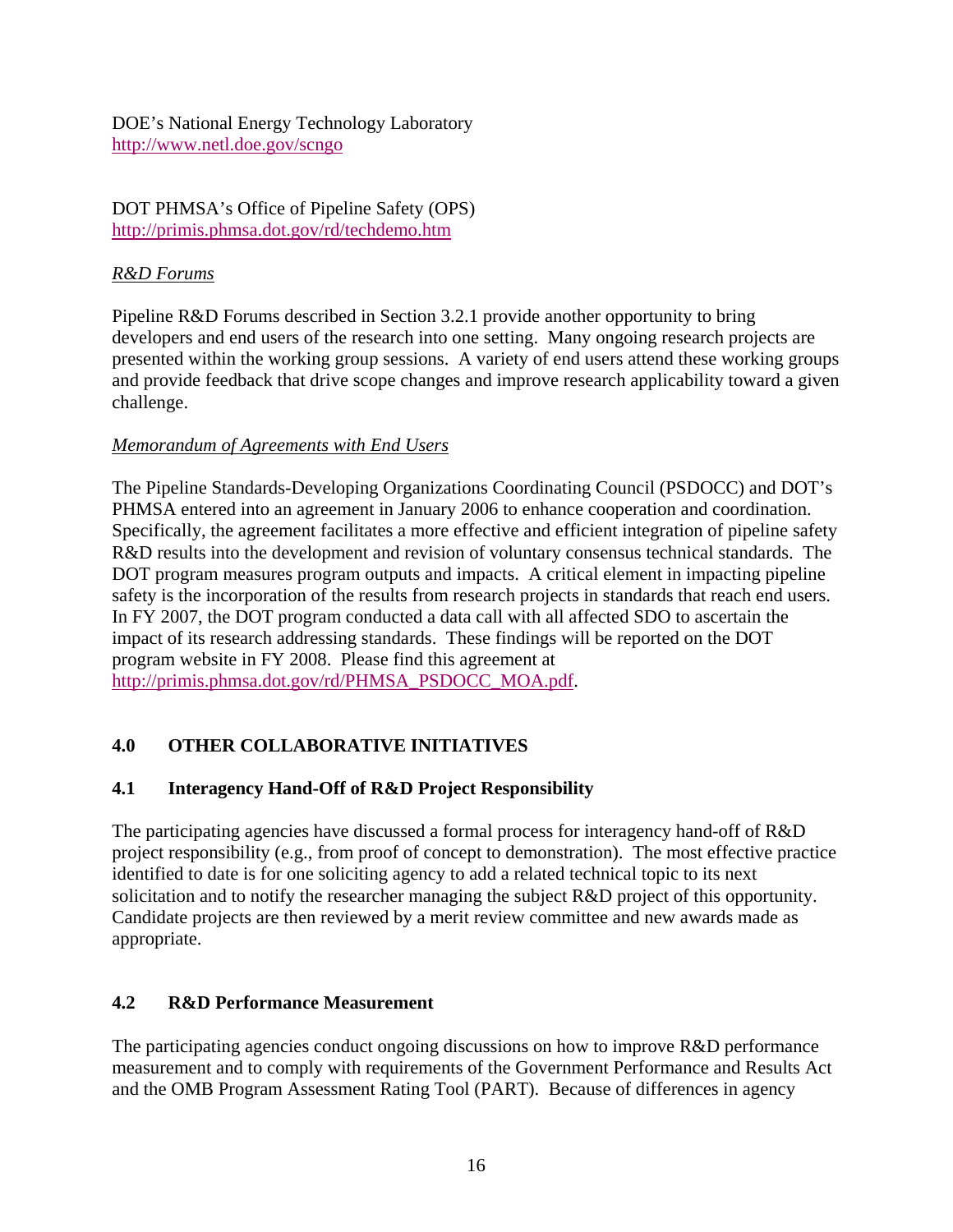missions, different research focus areas, and types of research funded (basic/development), the structure for performance measures must be derived from each agency's own mission directives. Program strategy and performance must be derived from an agency's mission statement and translated into agency specific Strategic and Performance Plans. The PART directs the focus on individual research programs but requires interagency involvement through external reviews. Interagency quarterly coordination meetings facilitate external reviews and contribute to improved performance.

The participating agencies periodically attend the Washington Research Evaluation Network's (WREN) sponsored events. WREN serves as a forum for the R&D evaluation community to explore new approaches to improve the management and the performance measurement of science and technology organizations. Participation at WREN events provides critical insight for the participating agencies to comply with the directives of PART. Please visit http://www.science.doe.gov/sc-5/wren/index.html for more information on the WREN and the types of events that have been held.

#### **4.2.1 Update on Pipeline Safety R&D Program and Research Performance Measurement**

In September 2005, the PHMSA Pipeline Safety R&D Program favorably addressed both of the Government Accountability Office (GAO) recommendations issued in June 2003. The GAO Final Report # GAO-03-746 recommended that the PHMSA Pipeline Safety R&D Program develop a systematic process for evaluating program outcomes using identified best practices and for including this information in its reports to Congress.

The R&D program supports the PHMSA mission to ensure the safe, reliable, and environmentally sound operation of the Nation's pipeline transportation infrastructure. PHMSA achieves its mission by promulgating regulations, inspecting operators for compliance with these regulations, and taking enforcement action as appropriate. The R&D Program contributes directly to achieving the PHMSA mission through pursuing the following three program objectives:

- 1. Fostering development of new technologies that can be used by operators to improve safety performance and to more effectively address regulatory requirements.
- 2. Strengthening regulatory requirements and related national consensus standards.
- 3. Improving the state of knowledge of pipeline safety officials so industry and regulatory leaders and PHMSA pipeline safety field inspectors can use this knowledge to better understand safety issues and to make better resource allocation decisions leading to improved safety performance.

Actions taken since the release of the GAO recommendation have improved the quality, efficiency, accounting, and accountability of the program.

Table 2 illustrates performance measures reported by the PHMSA Pipeline Safety R&D Program within the hierarchy of goals, objectives, impacts, and process features. These measures capture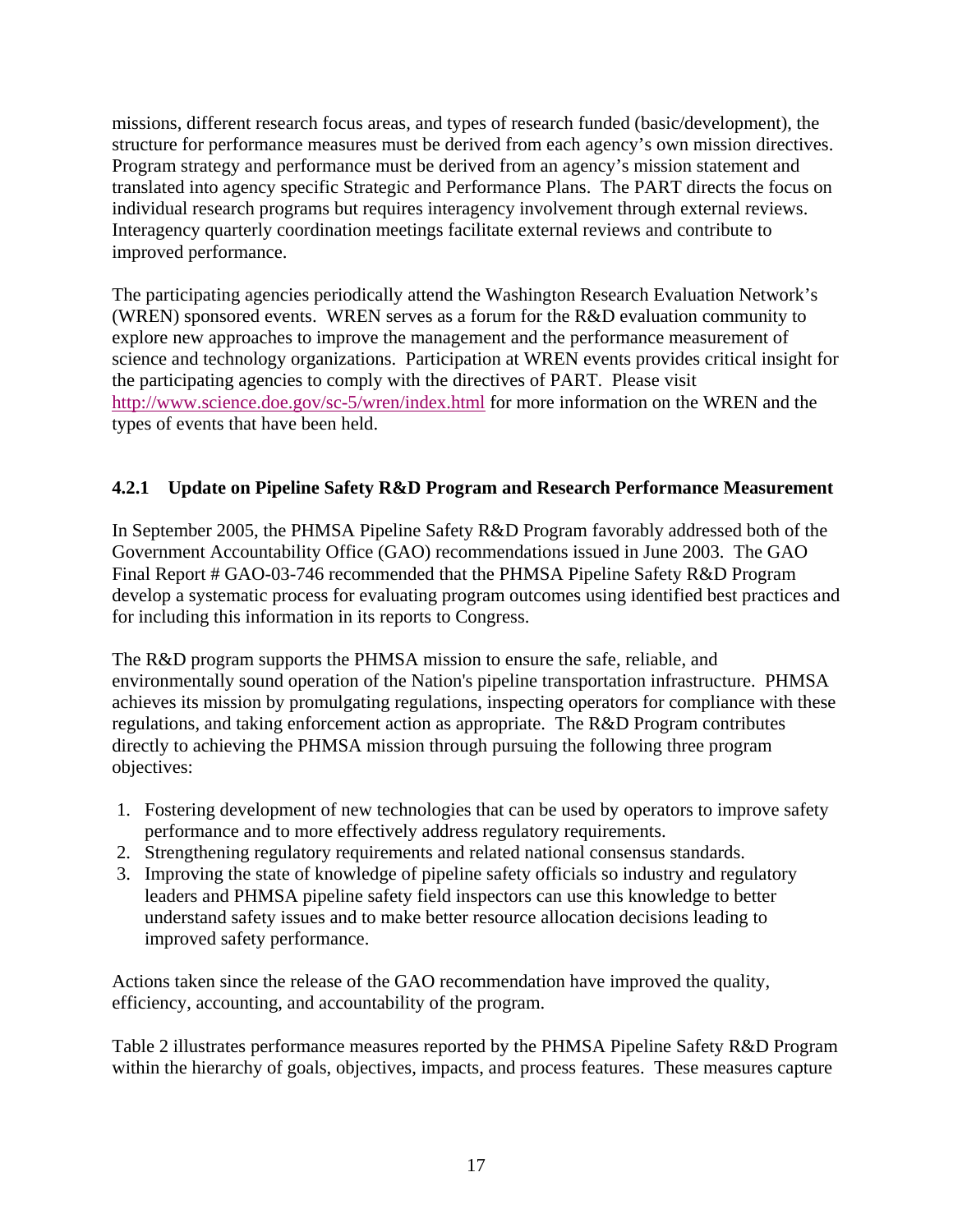program activities from October 2002 to the end of FY 2007. The systematic evaluation process established by PHMSA is supporting this structure shown in Appendix A.3.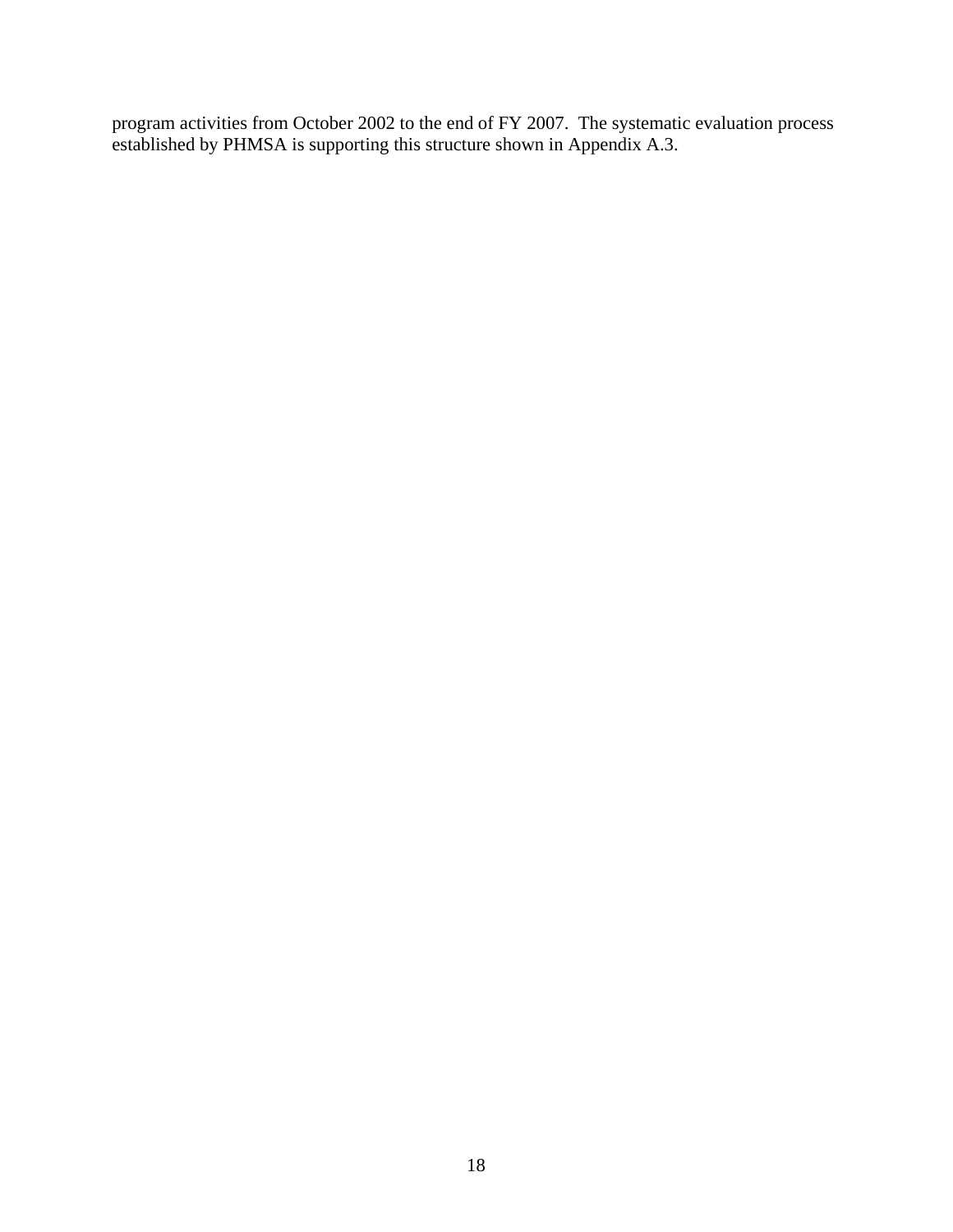#### **Table 2. Hierarchy of R&D Program Measures and Processes Features Flowing from the PHMSA Pipeline Safety R&D Program Mission and R&D Program Goals**

| <b>PHMSA Pipeline</b>   | To ensure the safe, reliable $&$ environmentally sound operation of the Nation's |                         |                                                             |                   |                                     |    |  |
|-------------------------|----------------------------------------------------------------------------------|-------------------------|-------------------------------------------------------------|-------------------|-------------------------------------|----|--|
| <b>Safety R&amp;D</b>   | pipeline transportation system.                                                  |                         |                                                             |                   |                                     |    |  |
| <b>Program Mission</b>  |                                                                                  |                         |                                                             |                   |                                     |    |  |
| <b>Research</b>         | "To drive improvements in"                                                       |                         |                                                             |                   |                                     |    |  |
| <b>Program Goals</b>    |                                                                                  |                         | Pipeline Damage Prevention and Leak Detection               |                   |                                     |    |  |
|                         | Pipeline Operations, Controls, and Monitoring                                    |                         |                                                             |                   |                                     |    |  |
|                         |                                                                                  |                         | Material Performance and Other Pipeline Safety Improvements |                   |                                     |    |  |
| <b>Research</b>         | <b>Fostering Development</b>                                                     |                         | Strengthening                                               |                   | Promoting Knowledge                 |    |  |
| Program                 | of New Technologies                                                              |                         | Regulatory                                                  |                   | for Decision Makers                 |    |  |
| <b>Objectives</b>       |                                                                                  |                         | Requirements and                                            |                   |                                     |    |  |
|                         |                                                                                  |                         | Consensus Standards                                         |                   |                                     |    |  |
| <b>Desired Impact</b>   | Number of                                                                        |                         | Number of projects                                          |                   | Number of projects                  |    |  |
| <b>Performance</b>      | projects<br>contributing to                                                      | 42                      | addressing PHMSA<br>regulations                             | 40                | contributing to these<br>objectives | 80 |  |
| <b>Measures</b>         | these objectives                                                                 |                         |                                                             |                   |                                     |    |  |
|                         | Number of                                                                        |                         | Number of projects                                          |                   | Number of final                     |    |  |
|                         | projects                                                                         |                         | contributing to new                                         |                   | reports publicly                    |    |  |
|                         | demonstrating                                                                    | 23                      | or revised industry                                         | 51                | available                           | 27 |  |
|                         | new technologies                                                                 |                         | standards                                                   |                   |                                     |    |  |
|                         | Number of                                                                        |                         | Number of projects                                          |                   | Number of                           |    |  |
|                         | projects filing for                                                              |                         | addressing National                                         |                   | conference papers                   |    |  |
|                         | <b>U.S. Patents</b>                                                              | 10                      | Transportation                                              | $\overline{7}$    | presented                           | 27 |  |
|                         |                                                                                  | <b>Safety Board</b>     |                                                             |                   |                                     |    |  |
|                         |                                                                                  |                         | (NTSB)                                                      |                   |                                     |    |  |
|                         |                                                                                  |                         | recommendations                                             |                   | Categorizing projects for           |    |  |
| <b>Process Features</b> | Categorizing projects<br>for mission relevance                                   |                         | Categorizing projects for<br>mission relevance              | mission relevance |                                     |    |  |
|                         | Technology transfer                                                              |                         | Consensus standard                                          |                   | Peer review process for             |    |  |
|                         | process                                                                          |                         | integration process                                         |                   | qualifying output quality           |    |  |
|                         | Peer review process for                                                          |                         | PHMSA regulatory                                            |                   | Monitoring projects for             |    |  |
|                         | qualifying output                                                                |                         | program integration                                         |                   | contractual performance             |    |  |
|                         | quality<br>process                                                               |                         |                                                             |                   |                                     |    |  |
|                         | Monitoring projects for                                                          |                         | Peer review process for                                     |                   | Contractual requirement             |    |  |
|                         | contractual                                                                      |                         | qualifying output quality                                   |                   | for submitting conference           |    |  |
|                         | performance                                                                      |                         |                                                             |                   | papers                              |    |  |
|                         | Contractual                                                                      |                         | Monitoring projects for                                     |                   |                                     |    |  |
|                         | requirement for                                                                  | contractual performance |                                                             |                   |                                     |    |  |
|                         | notifying PHMSA of                                                               |                         |                                                             |                   |                                     |    |  |
|                         | U.S. patents                                                                     |                         |                                                             |                   |                                     |    |  |

#### **Fast Facts:**

1. The data is reflecting the first project award on October 1, 2002 until the end of FY 2007.

- 2. Total number of research awards: 111
- 3. Current number of completed projects: 58

4. Total funding distribution for 111 projects: **\$**37,173,926 (PHMSA) **\$**46,435,172 (Industry co-Funding)

5. Contributing to new or revised standards or regulations is determined when research applicants submit their proposals. Each applicant characterizes what their project deliverable will impact and this information is tracked once a project is awarded.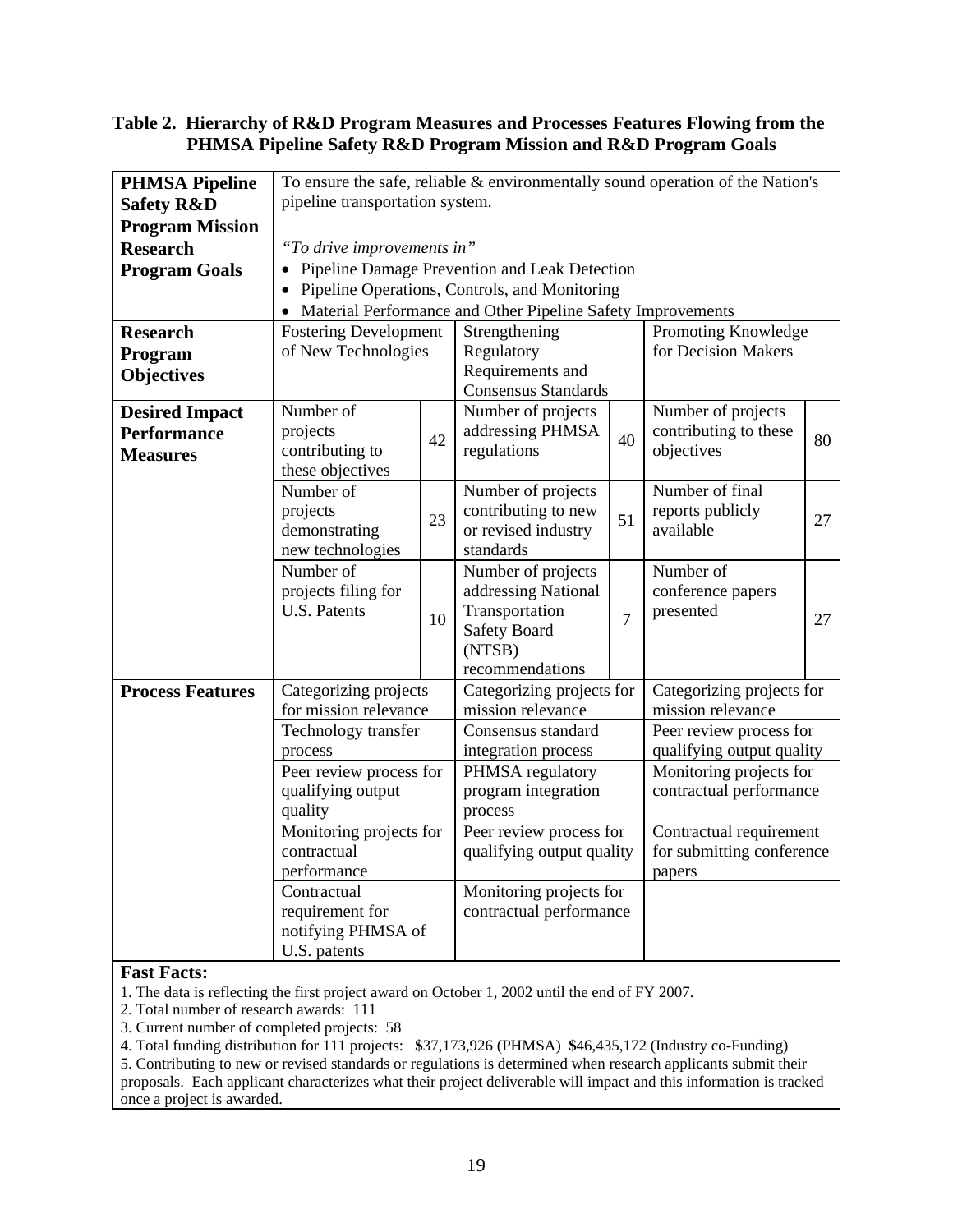#### **5.0 COMMUNICATION OF R&D RESULTS**

Several mechanisms are employed by the participating agencies in making potential users aware of newly-developed technologies. These individual efforts will continue into the future. In addition, several mechanisms will be explored to increase the consistency and quality of the processes used to communicate R&D results. The primary means of communicating R&D results among the agencies, stakeholders, and industry are discussed below.

*Government/Industry Pipeline R&D Forum* – As previously described, this is a mechanism to bring together government agencies, industry, and pipeline R&D funding organizations to identify the key challenges facing industry and government, current research efforts, and potential research that can help to meet these challenges.

*Interagency Program Presentation* – This informational presentation is utilized to consistently describe interagency R&D program focus and status. The main objective is to provide an informative, joint pipeline R&D program presentation describing the collaboration, coordination, and project co-funding activities resulting from the passage of the PSIA-2002. The presentation is updated periodically by PHMSA with input from the participating agencies and presented at various public events such as our R&D Forum. It is available to the public via the joint PSIA-2002 Interagency Group website.

More specifically, this presentation identifies and describes the following:

- The requirements of PSIA-2002 on affected Federal R&D Programs
- Introduction and background information on each agency's pipeline R&D program
- Current agency project funding levels
- Current agency project co-funding among programs
- Technology demonstrations
- Future joint activities

*PSIA-2002 Interagency Group Website* - For the participating agencies, PHMSA has established a joint website to describe and document the interagency group activities and milestones. Please visit our joint PSIA-2002 Interagency Group website at the following address: http://primis.phmsa.dot.gov/rd/psia.htm

#### **6.0 ALTERNATIVE FUELS AND SECURITY R&D AMONG THE PARTICIPATING AGENCIES**

#### *Alternative Fuels*

In FY 2007, DOE, DOC and DOT increased their focus on alternative fuels. Each played different roles and emphasized different parts of the production and transportation of feedstocks to bio-refineries, the production process of biofuels or the transportation of alternative fuels to end users. Much of the effort seen during this FY will appear as roadmaps and new programs in FY 2008. A synergy of efforts supports the fundamental component of the 5 year plan and is the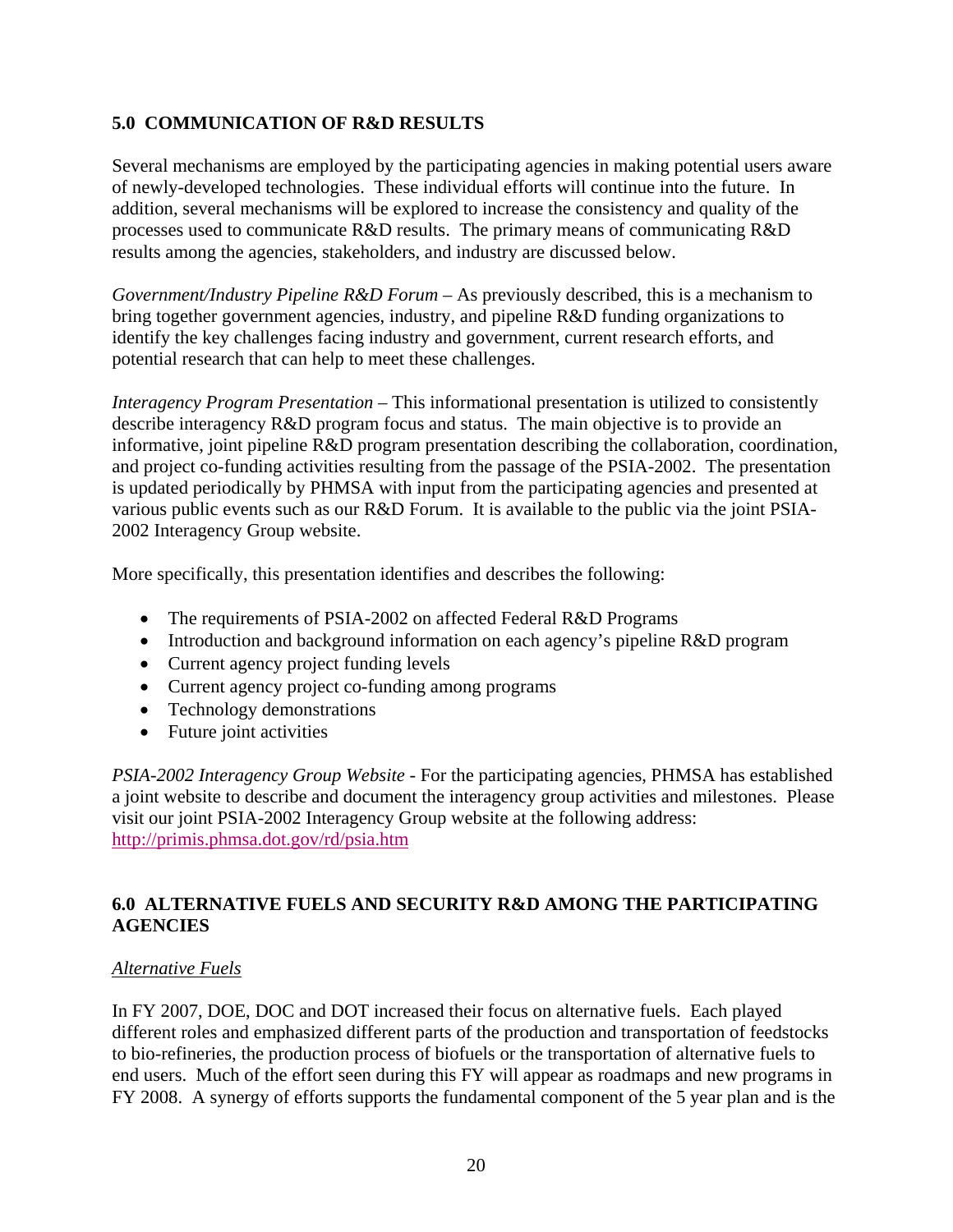group's goal to remove duplication and help meet administration targets such as "20-in-10." In addition, this collaboration will be employed between the participating agencies and new Federal agencies such as the USDA and the EPA.

#### *Alternative Energy Supply and Pipeline Transportation from Offshore Deepwater LNG Receiving Terminals*

By 2025, the National Petroleum Council (NPC) estimates that as much as 25 percent of all U.S. natural gas supplies will be supplied by liquefied natural gas (LNG). LNG is touted as a key resource needed to prevent disruption to U.S. energy supplies and economic growth over the next decade. The DOT and DOI, working in conjunction with the US Coast Guard, are doing their part to provide transportation of domestic and foreign-supplied LNG from newly constructed deepwater terminals to shore. Research and technical assessment are underway to study the challenges and impacts of gas handling and transport via existing and new pipelines connecting the offshore Gulf of Mexico and Pacific coast regions to shore. During FY 2006 and FY 2007, 16 applications were received for construction of new deepwater LNG ports, with six applications approved, five granted licenses, one port now operational, and a second expected to commence operations this month (December 2007).

#### *Security*

Since September 11, 2001, greater awareness exists for security-related issues affecting transportation of natural gas and hazardous liquids. Pipeline research and development is an effective tool to investigate solutions to any recognized security gaps and challenges. These solutions may range from providing the knowledge required to make appropriate policy decisions to developing the technology needed to protect hard assets. With the post September 11, 2001, reorganization of Federal agency structures and missions, the Transportation Security Administration (TSA) and/or the Department of Homeland Security (DHS) are designated to address overall security research and specifically, pipeline security research. The participating agencies have addressed some technical topics involving technologies for encroachment monitoring and third party damage prevention relative to pipeline security.

#### **7.0 COLLABORATIVE RESEARCH**

A major success of participating agencies' is collaboration on merit review panels during research solicitations. Representation on each other's research solicitation is reducing duplication and recommending the best researchers for project awards.

For FY 2007, the participating agencies identified many opportunities for leveraging resources without duplicating efforts. This section categorizes and describes funding for interagency cofunded research. Table A.1 itemizes all new awards for FY 2007 where some are co-funded between the participating agencies.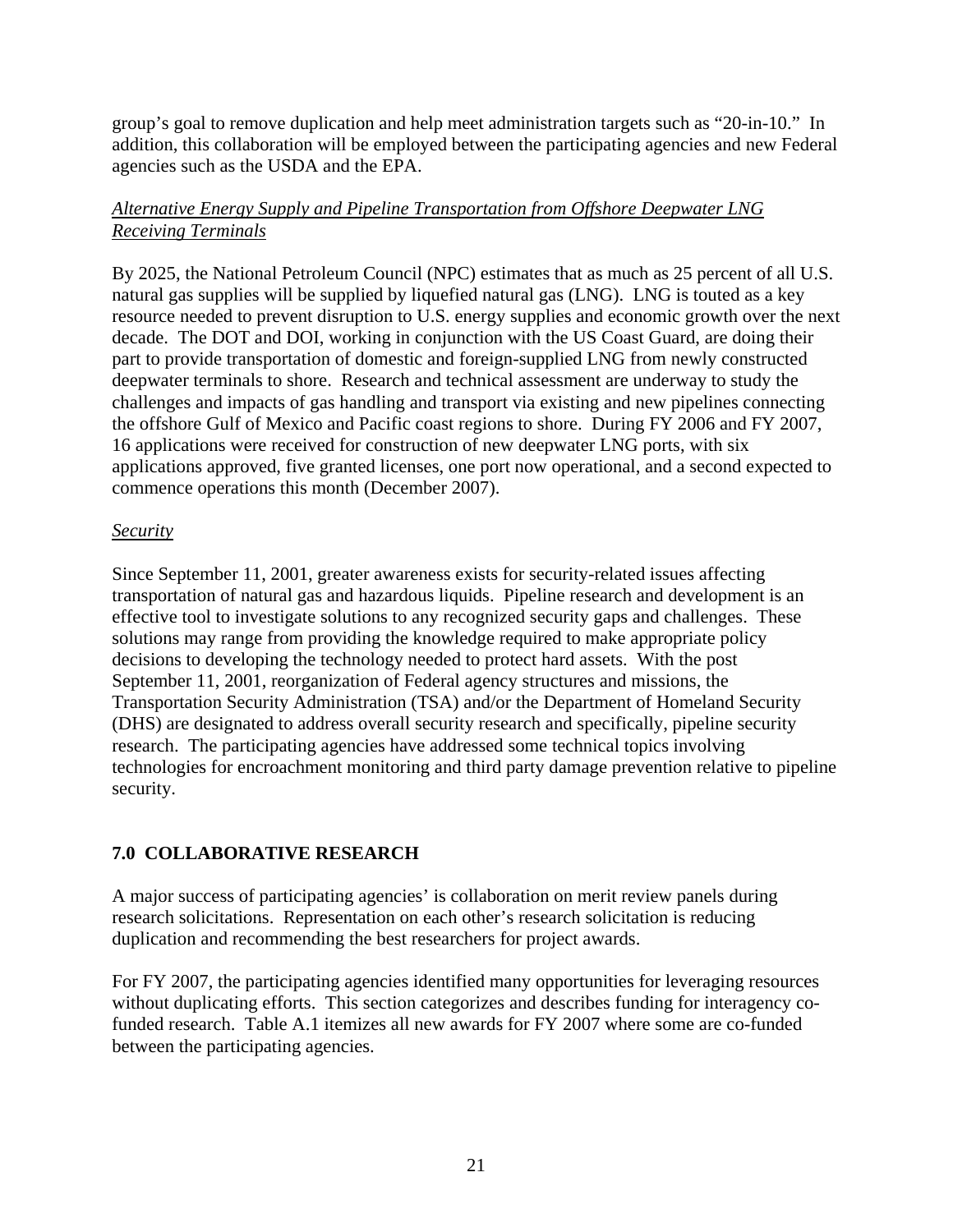- 1. *DOT & DOI Research Project Co-Funding* FY 2007 marked the eighth consecutive year DOT and DOI reviewed offshore pipeline research proposals and coordinated offshore activities. On some offshore pipelines, DOT and DOI have mutual jurisdiction. The FY 2007 marked new research awards by DOI but no new co-funding by DOT. This joint focus is addressing our energy needs while reducing energy congestion and promoting safety and environmental protection.
- 2. *DOT & DOC Research Project Co-Funding* In FY 2007, DOT indirectly expanded FY 2006 program of research and standardization activities with NIST. DOT awarded two new projects to research vendors who subcontracted portions of the work scope to NIST. The DOT program has worked since 2002 to educate funding organizations about NIST qualifications and capabilities. FY 2007 marked the first time these groups partnered contractually with NIST to respond to DOT solicitations. NIST is focusing on pipeline materials, inspection processes, and measures of materials performance and reliability. This program directly supports DOT efforts to maintain and ensure the integrity of natural gas and hazardous liquid pipelines.

This program is improving prediction of corrosion rates in steel pipelines, strengthening related consensus standards and may support lengthened assessment intervals. In addition, material testing directly supporting a strain based design standard is underway and vital for using high strength steels (as proposed for the Alaskan Natural Gas Pipeline).

3. *DOT & DOE Research Project Co-Funding –* In addition to co-funding technology demonstrations and collaborating on other events, DOT and DOE have coordinated hand-offs of R&D project responsibility, but have not co-funded research projects. The DOE program has addressed proof of concept research being long-term in nature. The DOT program awards research which is passed proof of concept, short-term in duration and near commercialization.

Appropriation change for the DOE Infrastructure Program led to the transfer of research responsibility to the other participating agencies. They continue discussing ways to address future research project hand-offs. Three project hand-offs were reported in FY 2004 report but none occurred during FY 2006 and FY 2007 reporting period. This was the result of the DOE program's cessation of new research starts in FY 2006.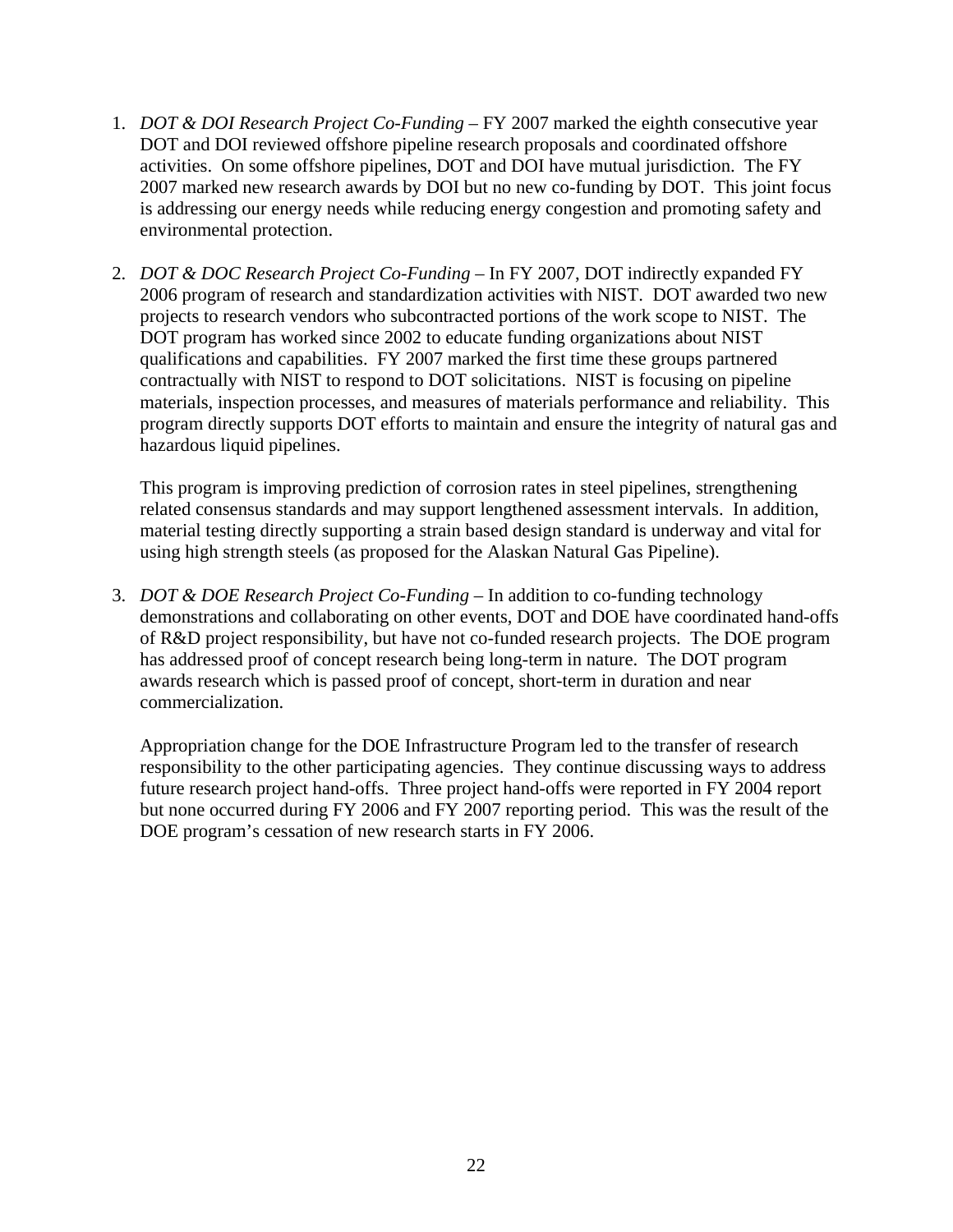# **Appendices**

#### **A.1. Current R&D Activities**

The matrix below (Table A.1) shows new project starts categorized by the areas on which these activities are focused for FY 2007. The matrix also displays the amount of funding from the government (Agency Funding) along with the funding levels of the projects provided by industry (Co-Funding).

Specific project information can be found at the following R&D Program websites:

#### **Department of Transportation (DOT)**

http://primis.phmsa.dot.gov/rd/

#### **Department of Energy (DOE)**

http://www.netl.doe.gov/scngo/

#### **Department of Commerce (DOC)**

http://www.metallurgy.nist.gov http://www.boulder.nist.gov/div853/

#### **Department of the Interior (DOI)**

http://www.mms.gov/tarprojectcategories/pipeline.htm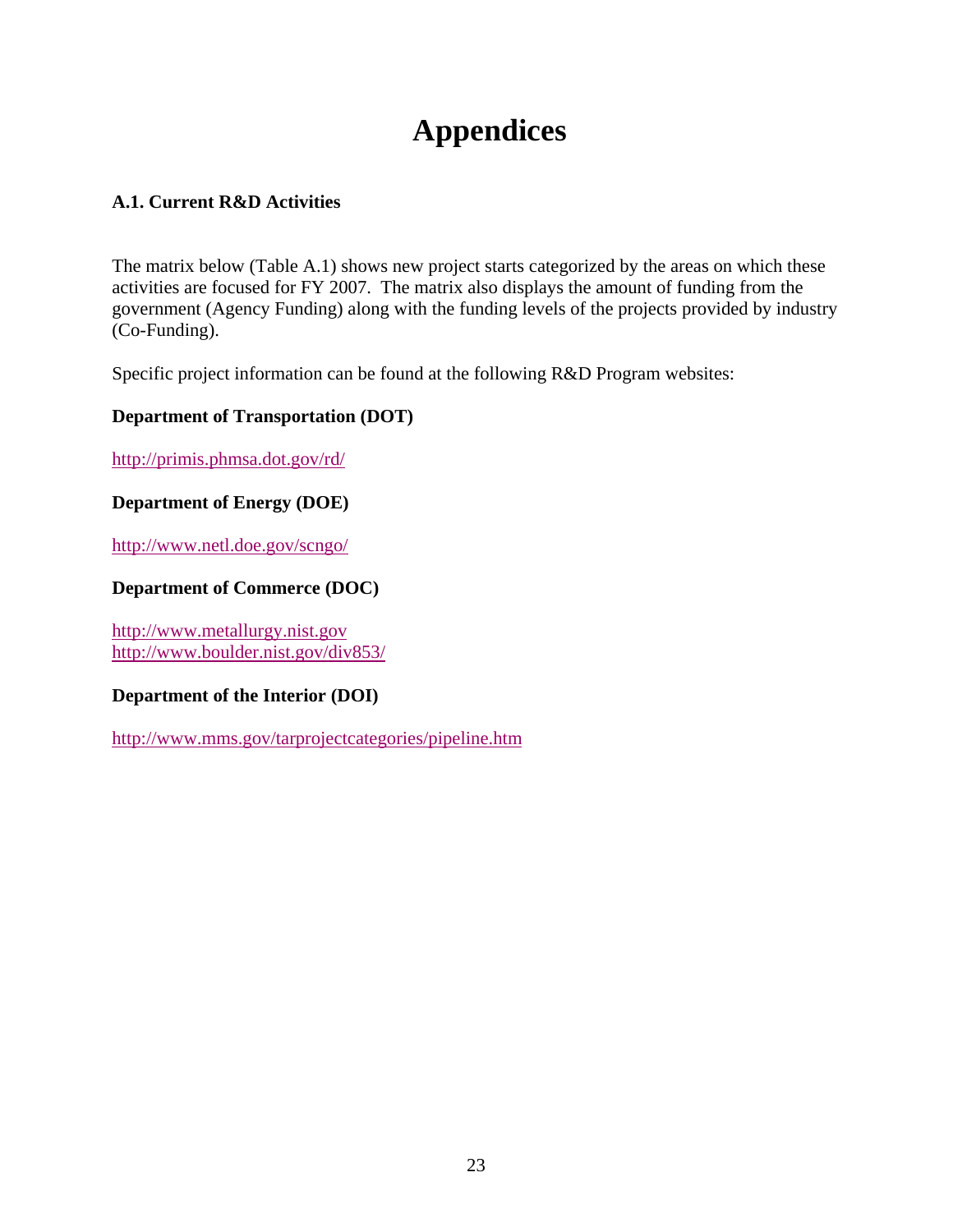| <b>R&amp;D</b> Topic (Department)          | <b>Number of</b><br><b>New</b><br><b>Projects</b> | Funding $(\$)$ | $Co-Funding$ (\$)<br>(industry cost<br>share) |
|--------------------------------------------|---------------------------------------------------|----------------|-----------------------------------------------|
| Coating Integrity/Reducing Corrosion       | 9                                                 | \$1,532,539    | \$2,113,408                                   |
| (DOT)                                      |                                                   |                |                                               |
| Improved Plastic Joint Inspection (DOT)    | $\overline{2}$                                    | \$525,000      | \$757,795                                     |
| <b>Improved Pipeline Materials/Welding</b> | 9                                                 | \$4,075,595    | \$8,063,681                                   |
| (DOT)                                      |                                                   |                |                                               |
| <b>Improved Integrity Management (DOI)</b> |                                                   | \$135,780      | \$0                                           |
| Hurricane & Geo-hazard Assessment          | $\overline{2}$                                    | \$170,191      | \$1,608,221                                   |
| (DOI)                                      |                                                   |                |                                               |
| <b>Improved Design Solutions (DOI)</b>     |                                                   | \$159,450      | \$0                                           |
| Robotic Inspection Technology              | $\Omega$                                          | \$400,000      | \$0                                           |
| <b>Totals:</b>                             | 24                                                | \$6,998,555    | \$12,543,105                                  |

## Table A.1. Matrix of New Project Awards for FY 2007<sup>1,2,3,4,5</sup>

<sup>1.</sup> Table only illustrates new project awards for Fiscal 2007.

 $2\overline{}$ . Table does not indicate if future funding for these projects will be proposed.

 $3.$  Co-Funding was not required on some awards.

 $4.$  DOE & DOC had no new pipeline R&D starts in Fiscal 2007.

<sup>5.</sup> DOE obligated \$400k of FY2005 carryover monies and modified an active contract.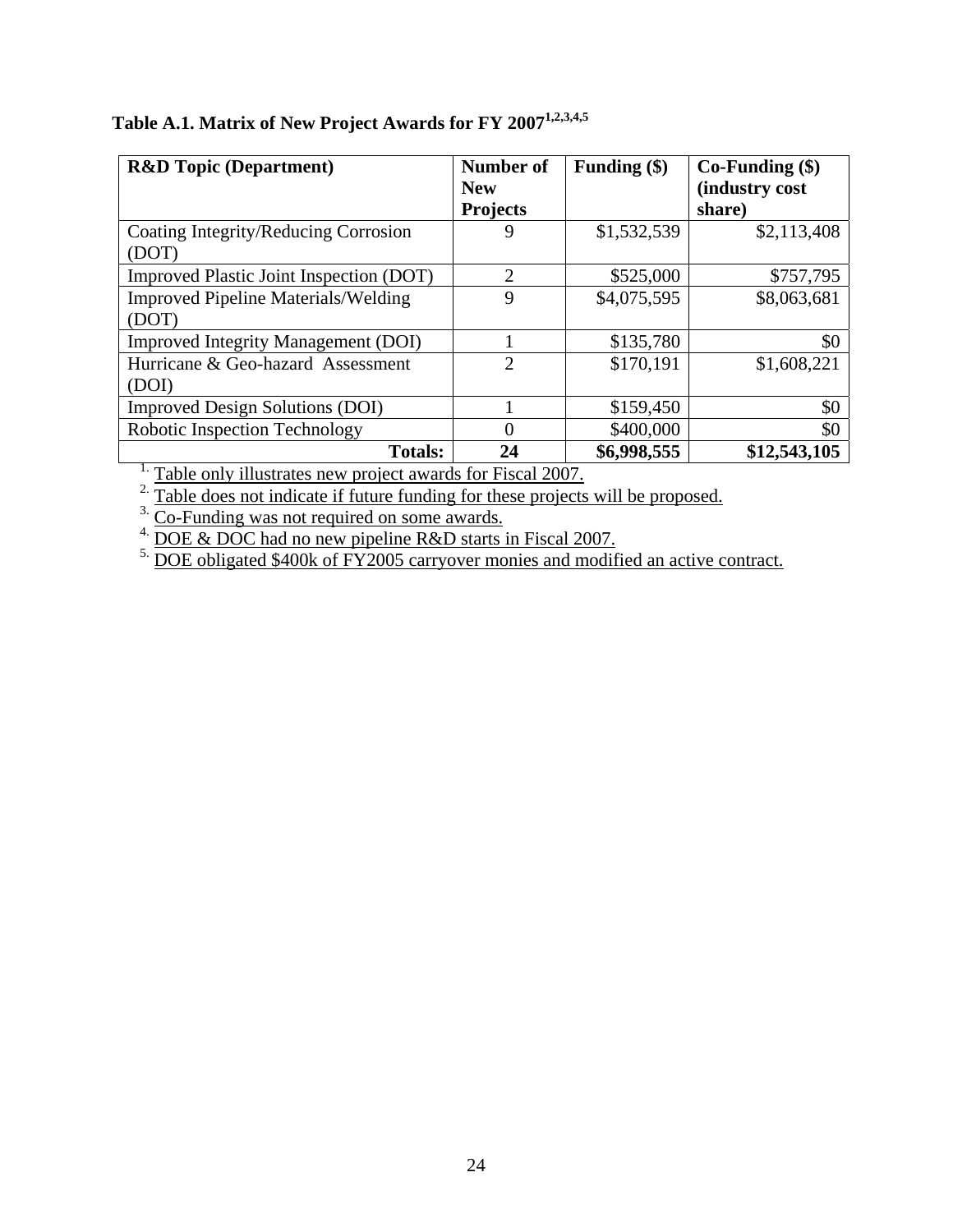### **A.2. FY 2007 Collaborative Activities and Milestones for the Participating Agencies**

During FY 2007, the participating agencies have collaborated on and coordinated several activities. These activities and associated milestones are itemized in Table A-2.

|                 | Table A.2. List of FY 2007 Collaborative Activities and Milestones for the Participating |
|-----------------|------------------------------------------------------------------------------------------|
| <b>Agencies</b> |                                                                                          |

| FY 2007 Collaborative Activities and Milestones                                           | <b>DOT</b> | <b>DOE</b> | <b>NIST</b> | <b>DOI</b> |
|-------------------------------------------------------------------------------------------|------------|------------|-------------|------------|
| Joint Review of DOT/PHMSA Research Solicitation Submissions –<br>October – December 2006  | X          |            | X           | X          |
| 2006 Offshore Hurricane Readiness and Recovery Conference -<br>November 1, 2006           |            |            |             | X          |
| Government/Industry Pipeline R&D Forum - February 7-8, 2007                               | X          |            | X           | X          |
| Repair of Risers Using Composite Materials - March 29, 2007                               | X          |            |             | X          |
| Interagency Coordination Meeting - April 11, 2007                                         | X          | X          | X           | X          |
| Banff/Pipeline Integrity Workshop - April 1-5, 2007                                       | X          |            | X           |            |
| Deepwater Riser Design, Fatigue Life, and Standards Workshop,<br>April 20, 2007           |            |            |             | X          |
| Joint Review of DOI/MMS Research Solicitation Submissions - May,<br>2007                  | X          |            |             | X          |
| DOE Hydrogen Program Review - September 24-25, 2007                                       | X          | X          | X           |            |
| Interagency Coordination Meeting - July 10, 2007                                          | X          | X          | X           | X          |
| Joint Review of DOT/PHMSA Research Solicitation Submissions -<br>June $2007 - TBA$        | X          |            | X           | X          |
| NIST Workshop on Materials Test Procedures for Hydrogen<br>Pipelines – August 21-22, 2007 | X          | X          | X           |            |
| DOE Pipeline Working Group Testing Methods Subgroup Meeting -<br>August 22, 2007          | X          | X          | X           |            |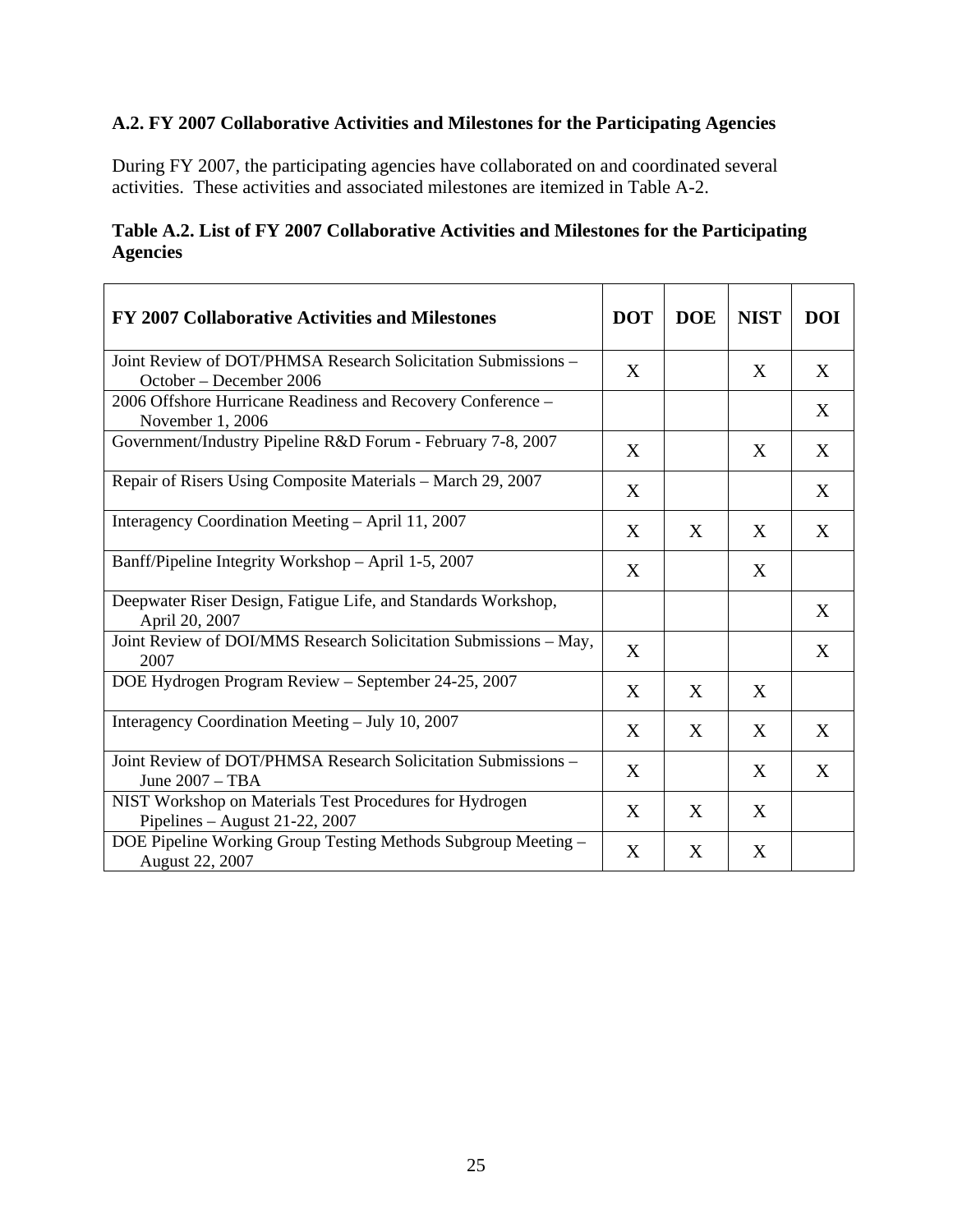#### **A.3. PHMSA Pipeline Safety R&D Program Systematic Evaluation Process in Support of Research Performance Measurement**

This high level representation of the PHMSA Pipeline Safety R&D Program systematic evaluation process is addressing activities described in the PHMSA Pipeline Safety R&D Program Performance Plan. Each step of this systematic process ensures that project outcomes will be of high quality, relevant to the mission of PHMSA and applied to the appropriate end users. It also provides many of the process measures required for quantitative reporting of the program performance.

Continuously working with stakeholders will undoubtedly lead to additional reportable measures and the processes to underpin them. Refining the PHMSA Pipeline Safety R&D Program management and performance reporting will occur over time and improve program and project quality and effectiveness. Additional information about this management process is available upon request.



**Figure A.1. Systematic Evaluation Process**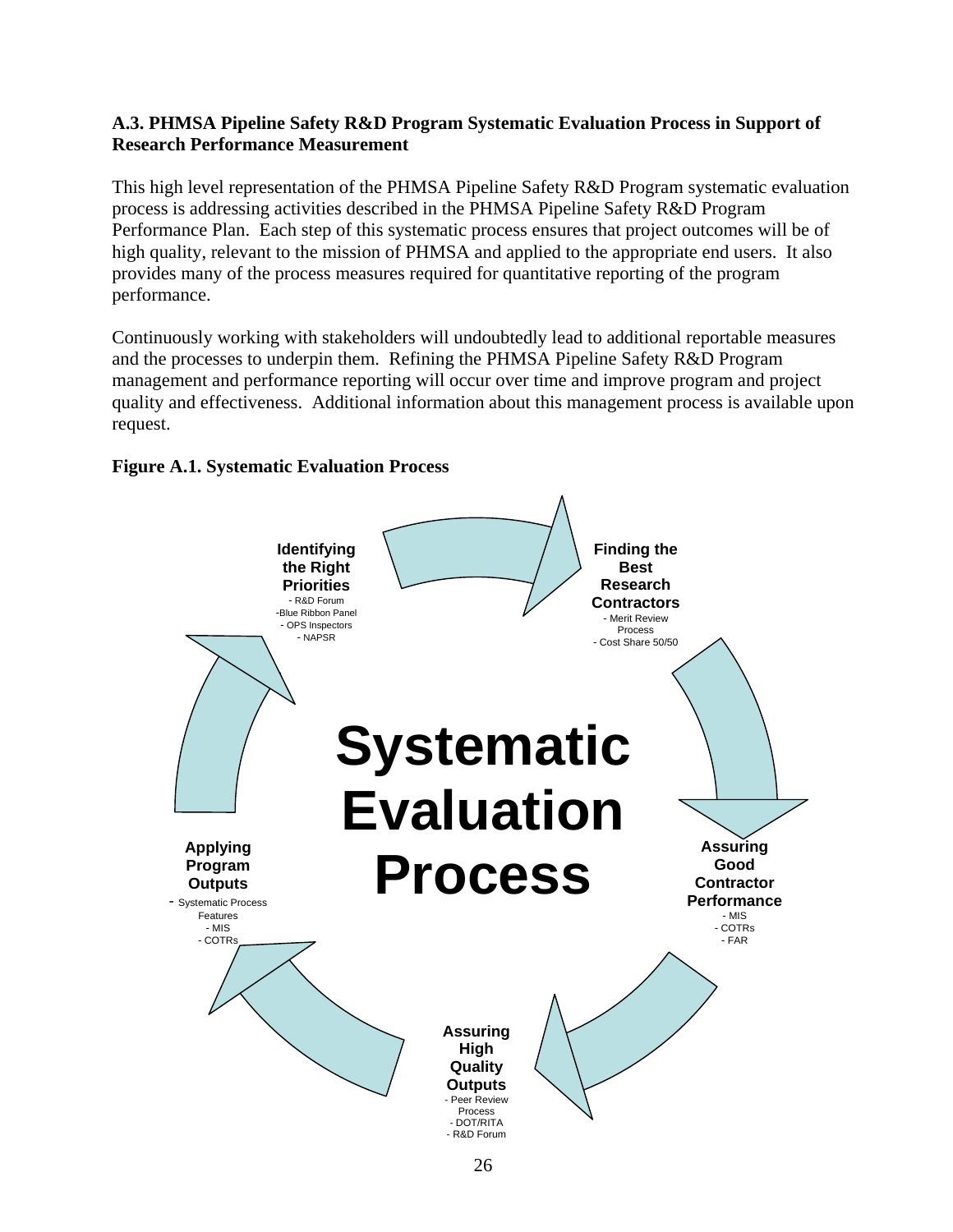#### **A.4. Identification of Future Interagency Group Activities and Milestones for FY 2008**

These known future activities and milestones for FY 2008 are itemized in Table A-3. Additional items are likely.

| FY 2008 Collaborative Activities and Milestones                              | <b>DOT</b> | <b>DOE</b> | <b>NIST</b> | <b>DOI</b> |
|------------------------------------------------------------------------------|------------|------------|-------------|------------|
| Interagency Coordination Meeting – October 11, 2007                          | X          |            | X           | X          |
| Joint Review of DOI/MMS Research Solicitation Submissions -<br>October, 2007 | X          |            |             | X          |
| Ethanol Research RoadMap Workshop - October 25-26, 2007                      | X          |            | X           |            |
| NACE International – National Corrosion Conference – March 16-20,<br>2008    | <b>TBA</b> | <b>TBA</b> | <b>TBA</b>  | TBA        |
| Interagency Coordination Meeting – January 2008                              | <b>TBA</b> | <b>TBA</b> | <b>TBA</b>  | <b>TBA</b> |
| Interagency Coordination Meeting – May 2008                                  | <b>TBA</b> | <b>TBA</b> | <b>TBA</b>  | <b>TBA</b> |
| Interagency Coordination Meeting – August 2008                               | <b>TBA</b> | <b>TBA</b> | <b>TBA</b>  | <b>TBA</b> |
| International Pipeline Conference – September 29 – October 3, 2008           | <b>TBA</b> | <b>TBA</b> | <b>TBA</b>  | TBA        |

#### **Table A.3. FY 2008 Collaborative Activities and Milestones**